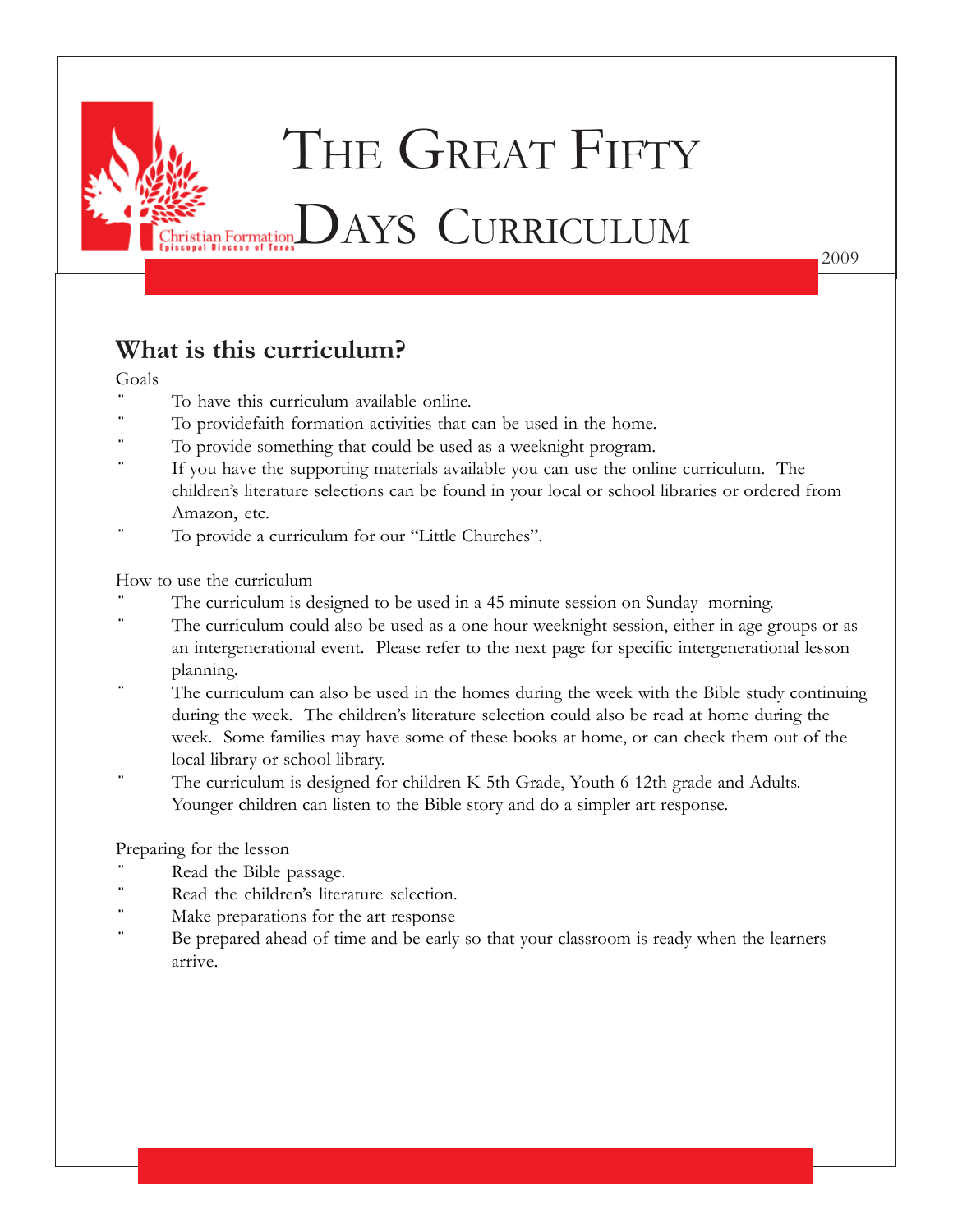### **Using this curriculum in an intergenerational setting.**

- ¨ The time together can begin with the Collect found on the second page of the curriculum.
- ¨ You may tell the Bible story to the whole group.
- Or, you may break into adult and youth group and then the children's group separately.
- Adults and youth can read and participate in the Bible study while the children hear the story on their own level.
- Then all gather for the art response adults and youth can assist children or make a more sophisticated response or continue in discussion.
- The entire group could then convene for the reading of the children's literature selection and have conversation following that story. How do the biblical story and the children's literature piece compliment one another, shed new insight or make the story alive in another direction?

### **Suggested time schedule**

#### 45 minute session

If you have more or less time, adjust accordingly.

*Missioner for Christian Formation Episcopal Diocese of Texas 713.520.6444/800.318.4452 jstevens@epicenter.org*

### **Creating a Sacred Space for the Lesson with the Children**

Greet each child as they enter and invite them to sit in a circle on the floor – no chairs are needed. Ask how they are doing.

Begin the class time with prayer.

Read or tell the Bible story. Remember that you are the curriculum from which they will learn the most – so practice and let the Story be your story. Don't rush. It is better to do fewer things and do them well and with purpose than to rush through the agenda.

If you don't have the children's books and can't get them through your community library, school library or from people in your church, please *Janie Stevens* **contact Janie Stevens at the Diocesan Center.**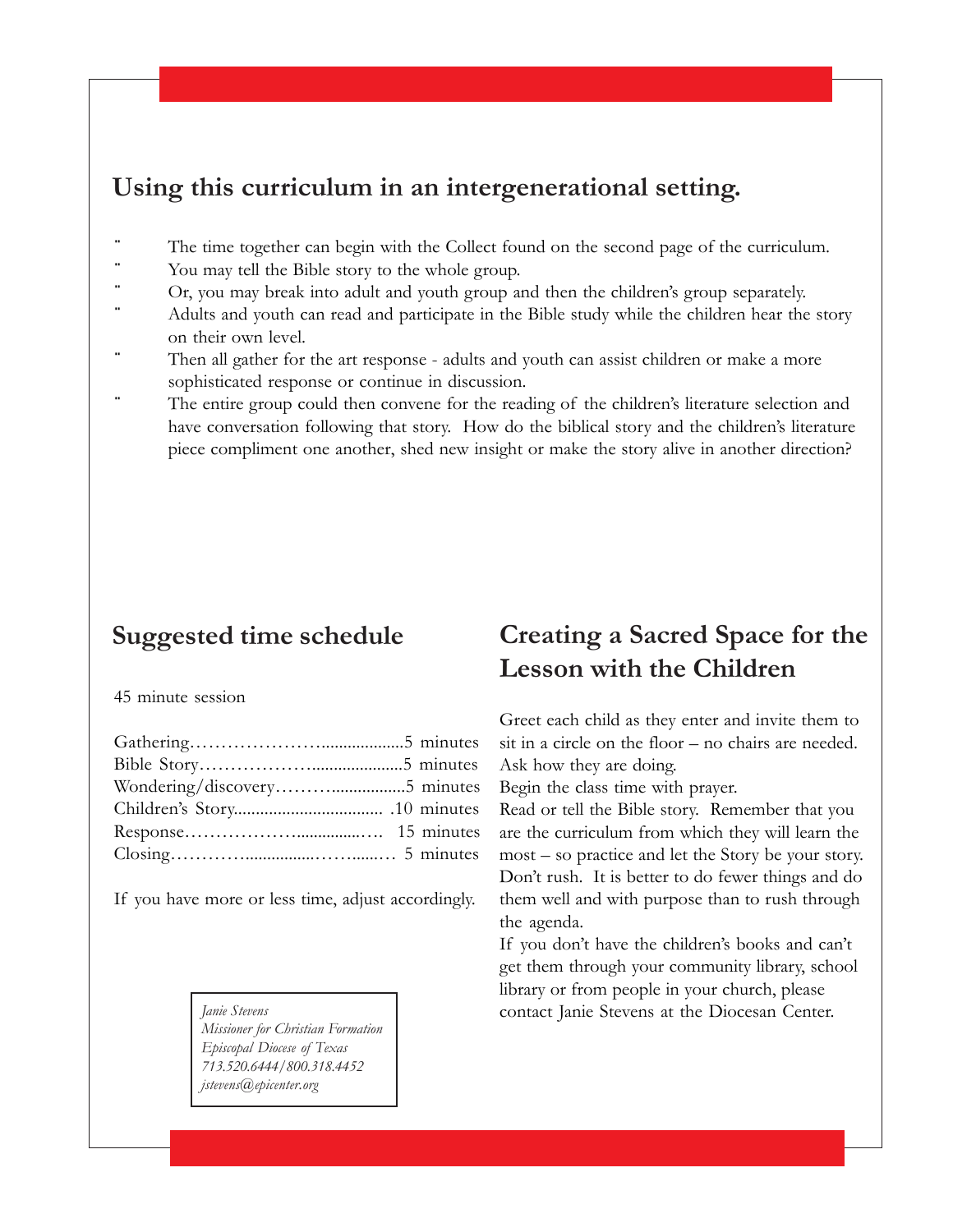### **Bibliography**

*Growing Together, Celebrations for your Entire Church Family, Volume 2*. Living the Good News. *The Inviting Word Curriculum*, United Church Press *The Hymnal 1982*, Church Publishing *The Book of Common Prayer*, Church Publishing *The New Prayer Book Guide to Christian Education*, Joe Russell *Butler's Lives of the Saints*, edited by Michael Walsh *We Sing of God, A Hymnal for Children*, Nancy Roth *The Discovery Series: A Christian Journey*, The Episcopal Diocese of Texas *Luke for Everyone*, Tom Wright *John for Everyone,* Tom Wright *Revised Common Lectionary, Episcopal Edition*, St. Mark's Press *The Velveteen Rabbit*, Margery Williams *Chicken Sunday*, Patricia Polacco *Wilfrid Gordon McDonald Partridge*, Mem Fox *Rechenka's Eggs*, Patricia Polacco *The Easter Story*, Brian Wildsmith *Jesus*, Brian Wildsmith *Read Aloud Bible Stories, Volume 2*, Ella Kay Lindvall *Fifty Ways for Fifty Days*, Phyllis Wezeman and Jude Dennis Fournier

### **Activities**

 Please refer to the individual lessons for activities and crafts for each age group for each lesson. Directions are provided in most instances but for more detailed instructions, please see below.

Pysanka Eggs (for lesson for Easter Day) Pysanka Eggs are beautifully decorated eggs - visit this website http://www.learnpysanky.com/.

A butterfly pattern is attached to this resource section for the tissue paper butterflies. Enlarge as you wish.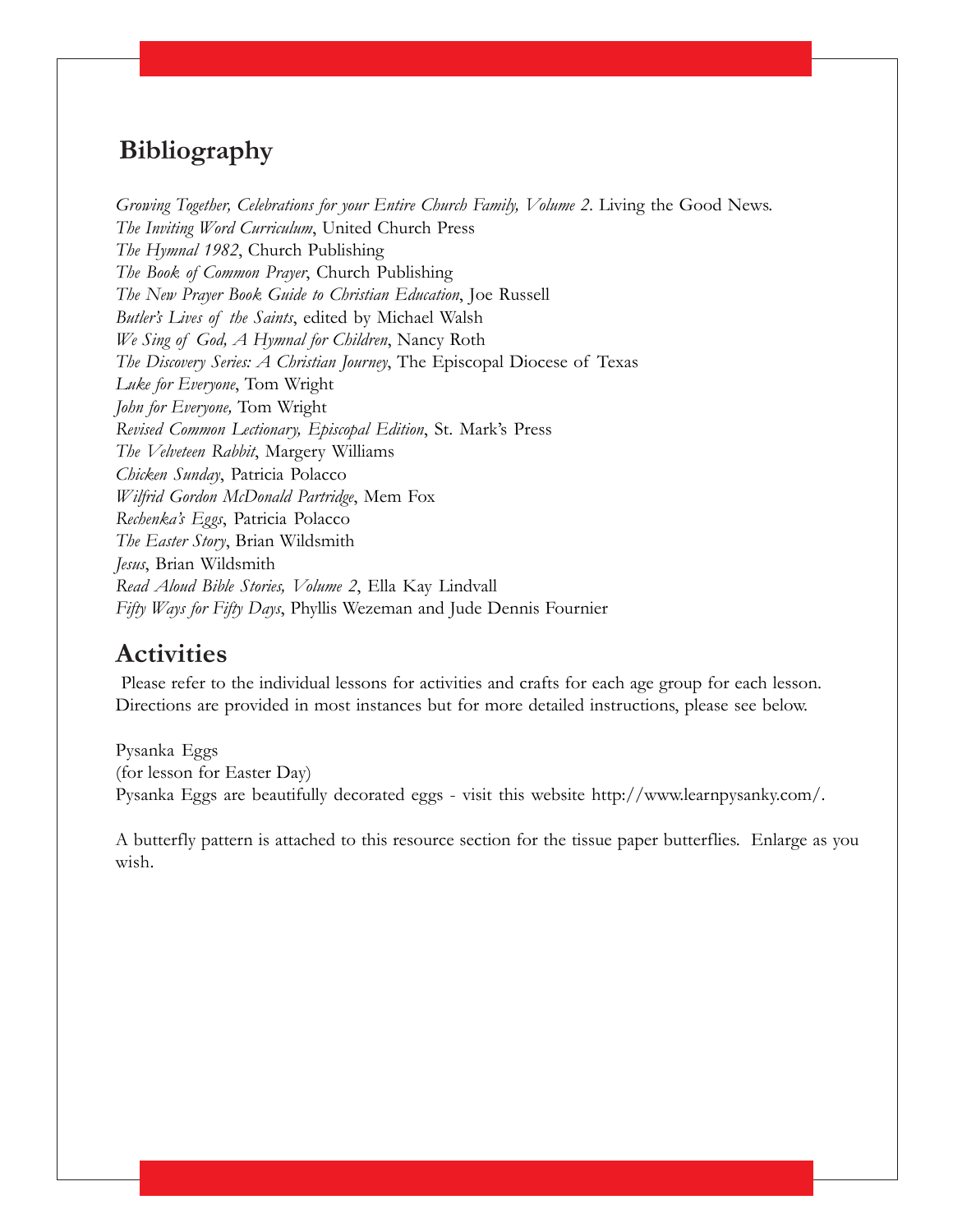

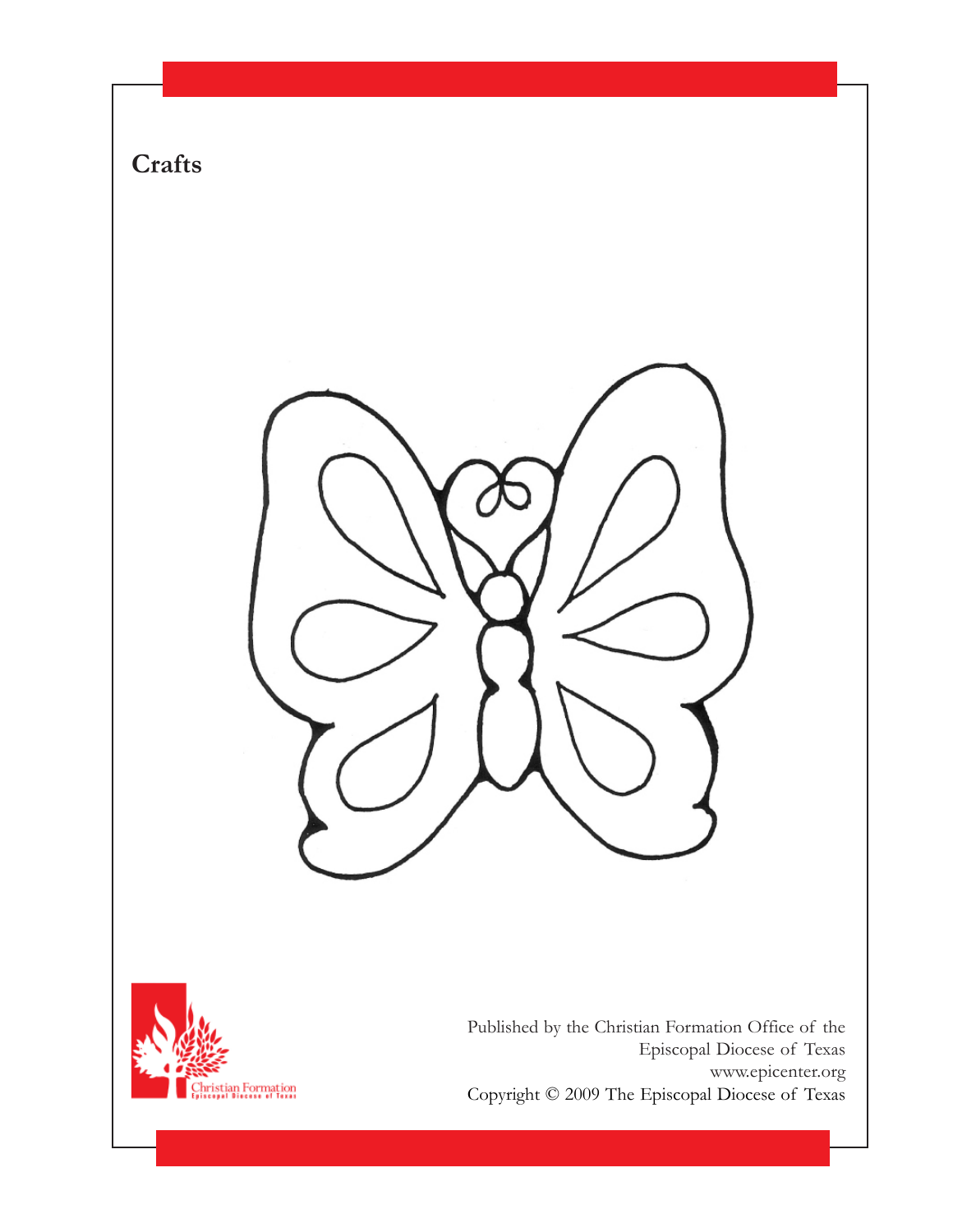

# THE GREAT FIFTY DAYS CURRICULUM

2009

## **Easter Day, Year B**



### **Focus**

The Resurrection of Jesus is proclaimed.

### **Scripture**

Acts 10: 34-43 or Isaiah 25: 6-9 Psalm 118: 1-2, 14-24 1 Cor. 15: 1-11 or Acts 10:34-43 John 20: 1-18 or Mark 16: 1-8

### **Other Resources**

*Jesus*, Brian Wildsmith *The Easter Story*, Brian Wildsmith *Rechenka's Eggs*, Patricio Polacco *Read Aloud Bible Stories, Volume 2*, Ella Kay Lindvall

<u> 1989 - Johann Barn, mars ann an t-Amhain Aonaich an t-Aonaich an t-Aonaich an t-Aonaich an t-Aonaich an t-Aon</u>

### **Activities**

Tissue paper butterflies Pysanka eggs Eggshell mosaics Flowering the cross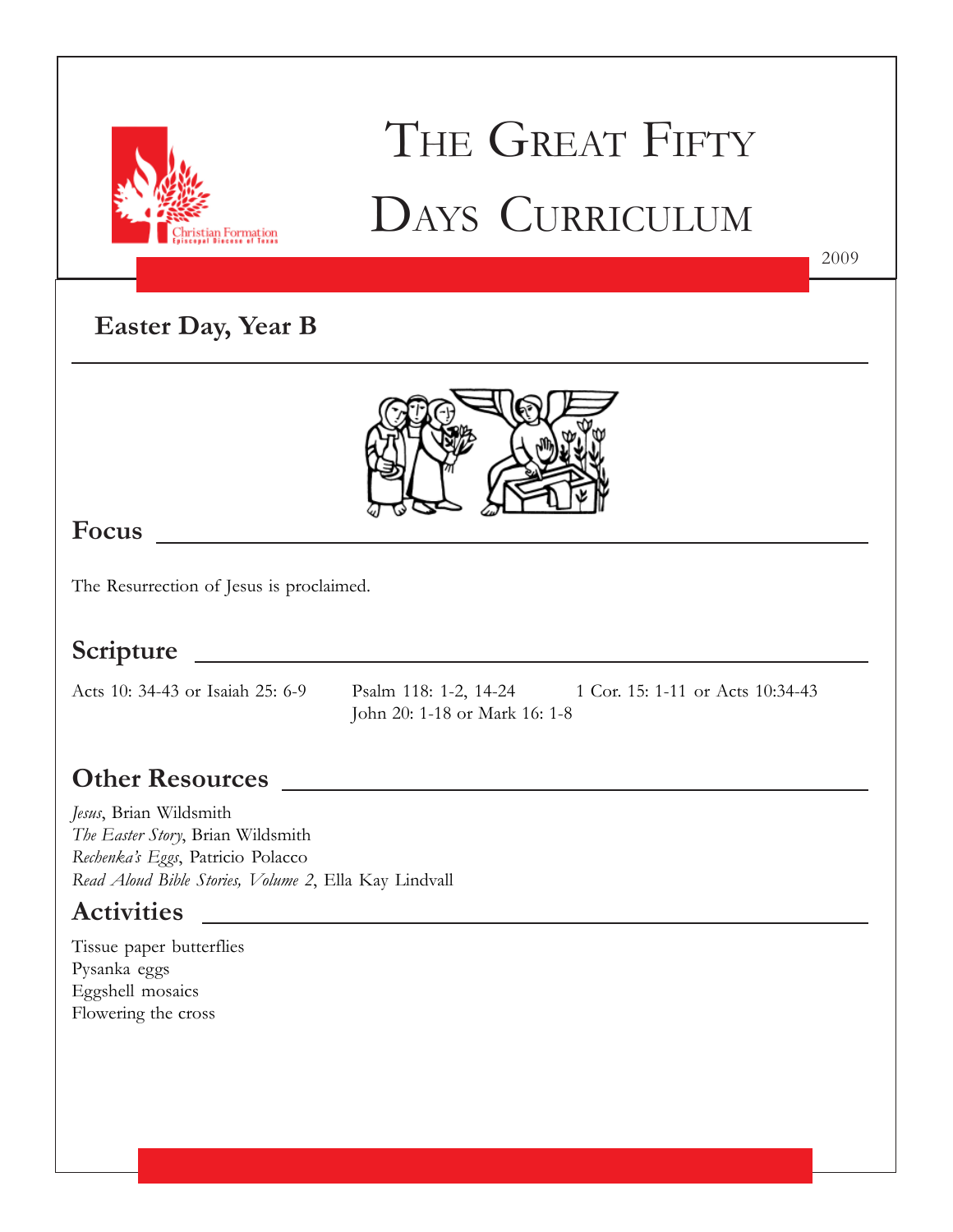### **Easter Themes**

Easter Day is the principal feast of the Church Year. The season of Easter (or the Great Fifty Days) begins after sundown on Holy Saturday and continues until Pentecost.

The word "Easter" comes from *Eostre,* a Teutonic fertility goddess. In most languages, though, *pascha* in some form or another is used for this day, the root being Passover.

During the Great Fifty Days, we hear stories of Jesus' resurrection and appearing before his disciples and friends. These events help us know how we are supposed to live today as followers of Christ.

At our baptism we receive new life in Christ and so during this season we think about what baptism means in our lives. We need to pay attention how we keep those promises made at our own baptisms and by us at every baptism we attend.

We begin using "Alleluia" again today, after its time of non-use during Lent.

The Collects used during the Easter season ask Jesus to open new life to all. We ask for reconciliation. We pray for healing. We pray that no one may be excluded from the church.

The liturgical color for Easter is white. The paschal candle is lit at the Easter Vigil or on Easter morning and remains in front of the church for the whole 50 days, reminding us that Christ is the Light of the World and that at our baptisms we receive that light too.

Butterflies are a great symbol of the Resurrection. The seemingly dead-looking cocoon bursts open and a beautiful butterfly comes out. Easter eggs remind us of new life as well. The pomegranate, another Easter symbol, looks rather uninviting on the outside, but when cut open, the beautiful red liquid and seeds promise new life and abundance. Easter lilies are a symbol of purity and beautiful new life. The lily is a symbol also for Mary, Jesus' mother.

### **Easter Day Readings**

#### **The Collect for Easter Day**

Almighty God, who through your only-begotten Son Jesus Christ overcame death and opened to us the gate of everlasting life: Grant that we, who celebrate with joy the day of the Lord's resurrection, may be raised from the death of sin by your life-giving Spirit: through Jesus Christ our Lord, who lives and reigns with you and the Holy Spirit, one God, now and for ever. Amen. (BCP p. 222)

#### **Theme for the readings**

Acts 10:34-43 - The Centurion Cornelius had been told in a vision that he should ask Peter to come tell him and his family about Jesus. Peter's answer is the beginning of the mission to the Gentiles.

Isaiah 25: 6-9 - Justice comes when God overcomes the power of death itself.

Psalm 118: 1-2, 14-24 - A song of thanksgiving, rejoicing in the wonderful acts of God; and praising God that the stone the builders rejected has become the chief cornerstone.

1 Cor. 15: 1-11 - an early summary of the teachings of the passion story; Jesus died, was buried, was raised, and appeared all according to the scriptures.

John 20: 1-18 - Mary Magdalene finds the empty tomb and runs to tell Simon Peter and another disciple that Jesus' body had been taken from the tomb. They all return to the empty tomb. Mary then sees the Risen Lord.

 (or) Mark 16: 1-8 - Three women friends of Jesus came to the tomb early on Sunday and discovered that the huge stone was rolled away, the tomb was empty except for an angel sitting there. The angel told them that Jesus had risen and they ran away scared.

*(These synopses of the scripture were taken from The New Prayer Book Guide to Christian Education)*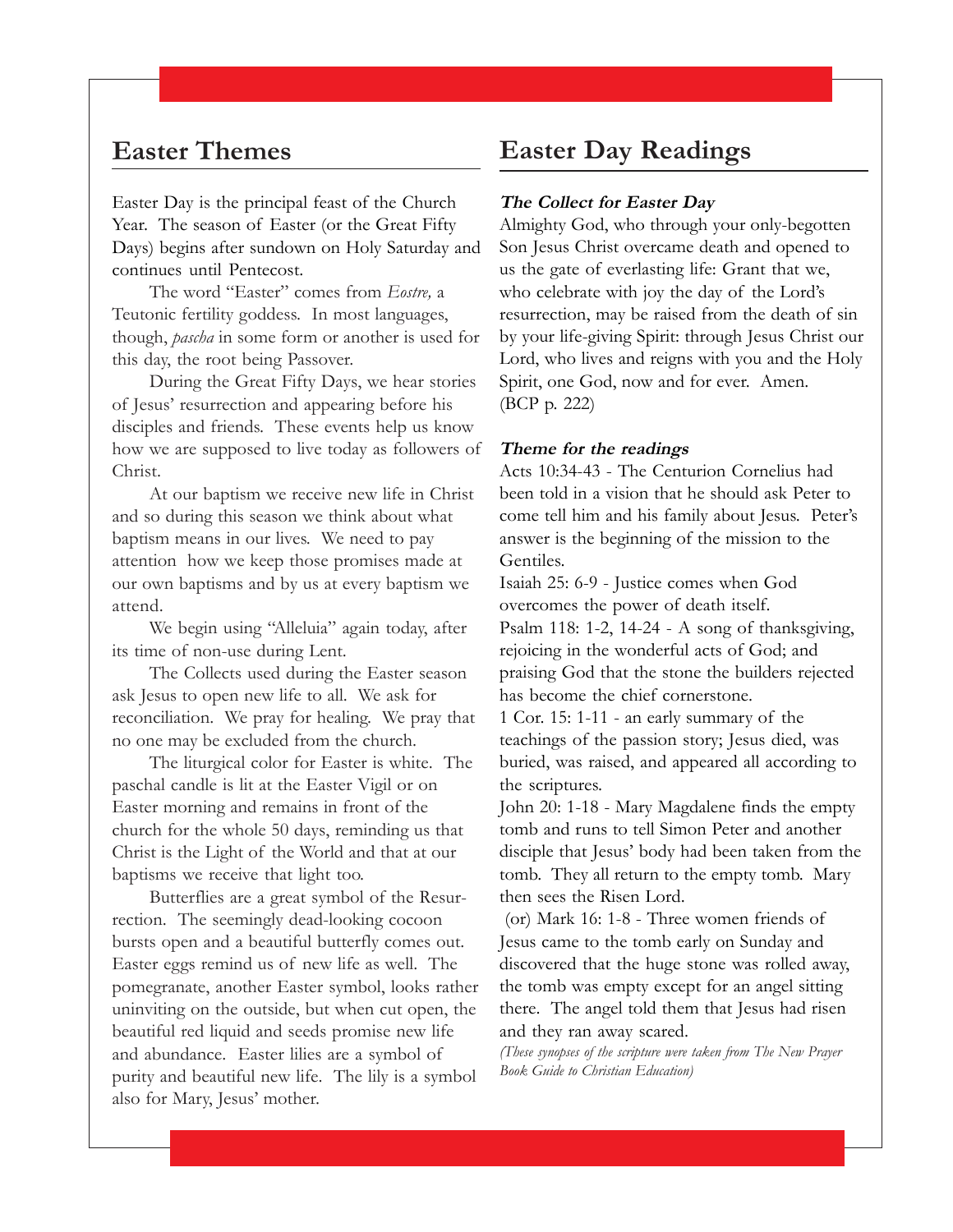Choose either the John or Mark reading for the children. You may wish to dramatize the reading, covering chairs with a blanket to represent the tomb and using a bean bag for the "stone." Characters could include the angel, Mary Magdalene, Peter, other women or other disciples and of course, Jesus.

If your church buried the Alleluias for Lent, retrieve them and make a banner or in some fashion bring them into the worship for the day.

You may wish to read *Rechenka's Eggs* and then make Pysanka eggs. Directions for making the eggs can be found in the Resource Section of this curriculum.

A butterfly pattern is included in the Resource Section of this curriculum. Photocopy the butterfly pattern and then cut out the white spaces in the wings. Taking small scraps of different colored tissue paper, glue together to fill in the space. Place the completed butterfly on a sheet of clear contact paper and cover with another sheet of clear contact paper. Leaving a 1/4" border all around the butterfly, cut away the excess contact paper. Punch a hole in the head of the butterfly and attach dental floss or string or yarn and hang your butterfly.

Eggshell mosaics are fun to make as well. Blow out the raw eggs and wash the eggs very well. On cardstock, draw an Easter symbol and then fill it in with the crushed eggshells. The piece can either be painted or the eggs can be dyed prior to crushing them and glueing them on the design.

### **For Youth**

Choose the Gospel reading and have the group take turns reading the various parts. They may wish to rewrite the story.

Then using magazines and newspapers, find stories of death and resurrection today. Make a collage. You may want to find words in the printed material that speak to the picture or message of resurrection.

You may like to do one of the activities in the "For Children" as well. The pysanka eggs are an excellent choice.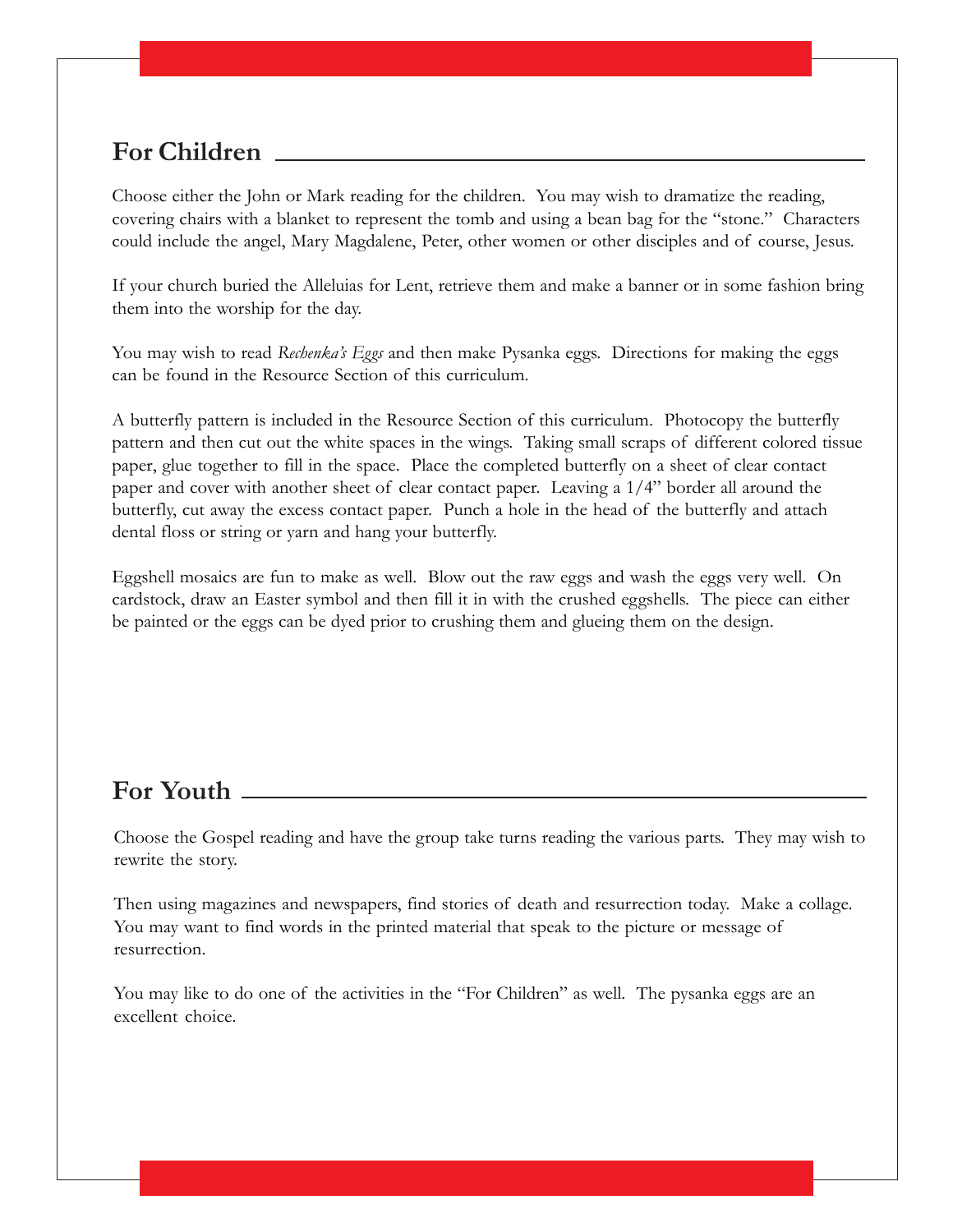Compare and contrast the accounts of Jesus' resurrection in the four gospels. Which story is most familiar? Why do you think they are different? Is one more appealing to you than the others? In the Season of Easter, a reading from the Acts of the Apostles replaces the Old Testament reading each Sunday.

Each Sunday in the Easter Season we hear stories of people who encounter the Risen Christ. Some immediately believed, others were skeptical. Some had not believed in him prior to his death and resurrection. All had significant life changes. How did they go forth and spread the Good News? How do you?

During the Easter season we are reminded of our baptisms, the promises made on our behalf and the promises that we make at every baptism we attend. Reflect on your baptism and how you live out those five promises.

#### **The Baptismal Covenant (BCP p. 304-305)**

Will you continue in the apostles' teaching and fellowship, in the breaking of bread, and in the prayers?

I will with God's help.

Will you persevere in resisting evil, and, whenever you fall into sin, repent and return to the Lord? I will with God's help.

Will you proclaim by word and exampl.e the Good News of God in Christ?

I will with God's help.

Will you seek and serve Christ in all persons, loving your neighbor as yourself? I will with God's help.

Will you strive for justice and peace among all people, and respect the dignity of every human being? I will with God's help.

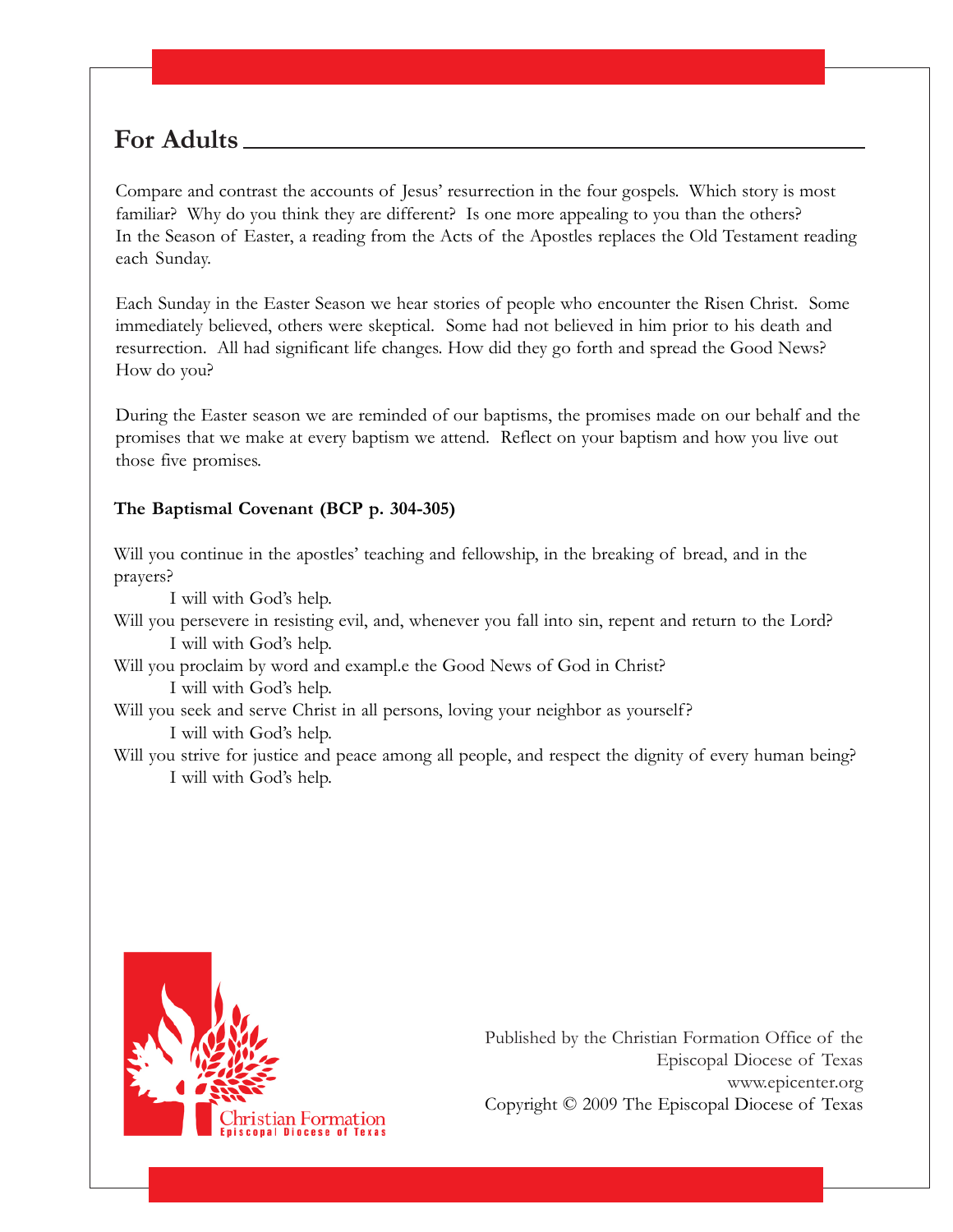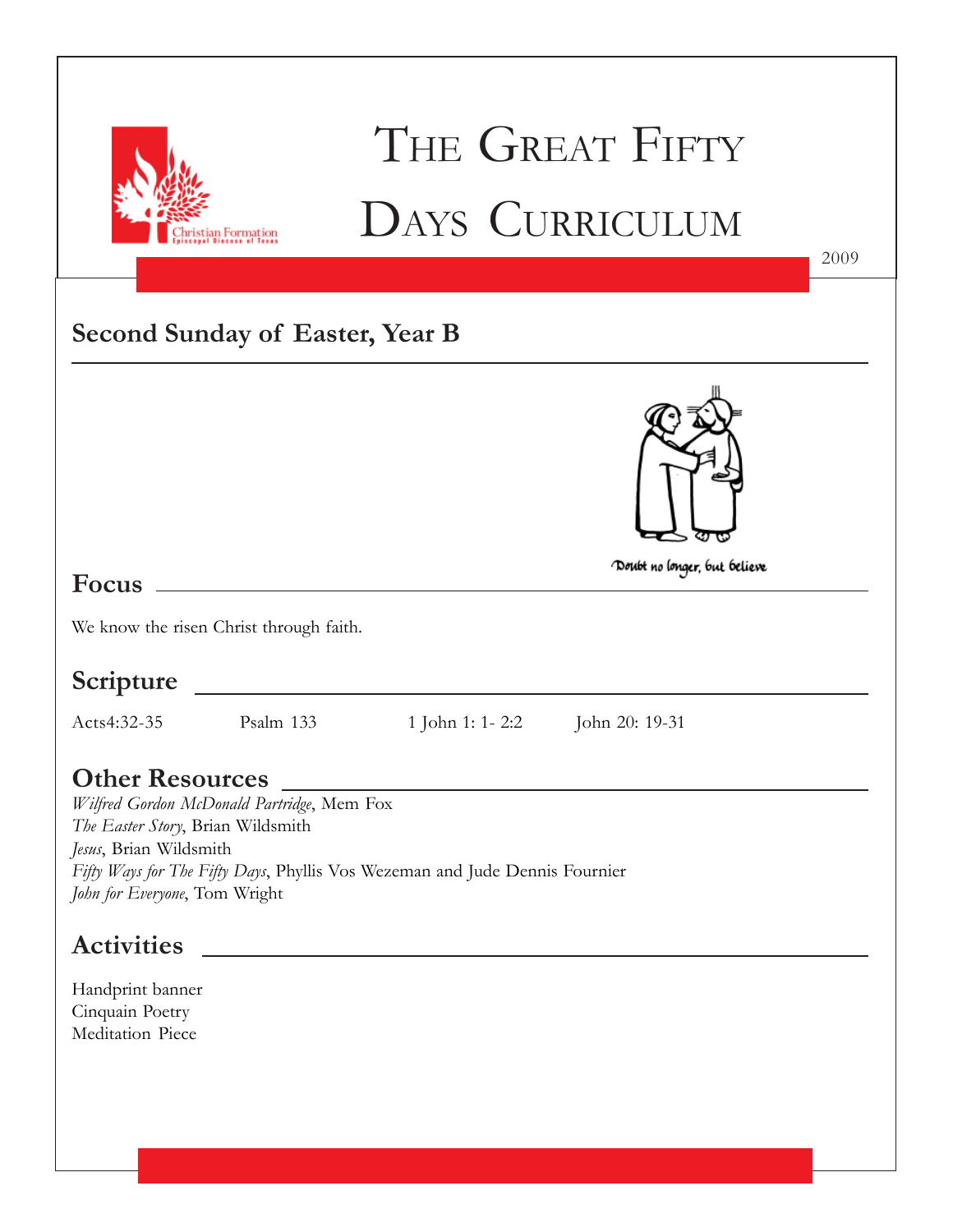### **The Readings (taken from NRSV)**

#### **The Collect**

Almighty and everlasting God, who in the Paschal mystery established the new covenant of reconciliation: Grant that all who have been reborn into the fellowship of Christ's Body may show forth in their lives what they profess by their faith; through Jesus Christ our Lord, who lives and reigns with you and the Holy Spirit, one God, for ever and ever. Amen.

#### **The Readings**

Acts 4: 32-35 - The community of the resurrection shares in common with the group. Psalm 133 - a Song of Ascent, with images of family, Zion and blessings for God's people. 1 John 1: 1-2:2 - walking in God's light, we share with the Father and the Son. If we claim to be part of the Light yet live in darkness, our lives are a lie.

John 20: 19-31 - the story of Jesus appearing to Thomas.

*(These synopses of the scripture were taken from The New Prayer Book Guide to Christian Education)*

### **Thomas**

Doubting Thomas, James the Greater, James the Lesser - what names we have given to Jesus' disciples over the years!

The Gospel on the second Sunday of Easter is always the story of Thomas' and Jesus' encounter after the resurrection. We know that Thomas was a Jew and probably a Galilean, but he is never described as a fisherman. He is referred to as "The Twin" and his name in Greek is Didymus.

As with the other apostles there are are great traditions and stories about Thomas' missionary work after Pentecost. Some are undoubtedly true and others are up for conjecture.

We are fairly sure though that Thomas travelled to India, spreading the good news there and building churches across the country. He is a much-venerated saint in the Christian church in India. There is a group of Christians in India who call themselves "The Christians of St. Thomas."

We can identify with Thomas' questions, his needing proof. Thomas' attitude has caused him to be blamed for his lack of faith and thanked for his scepticism which has reassured future generations of believers by his confession.

Thomas is the first person in the Gospels to call Jesus "God.".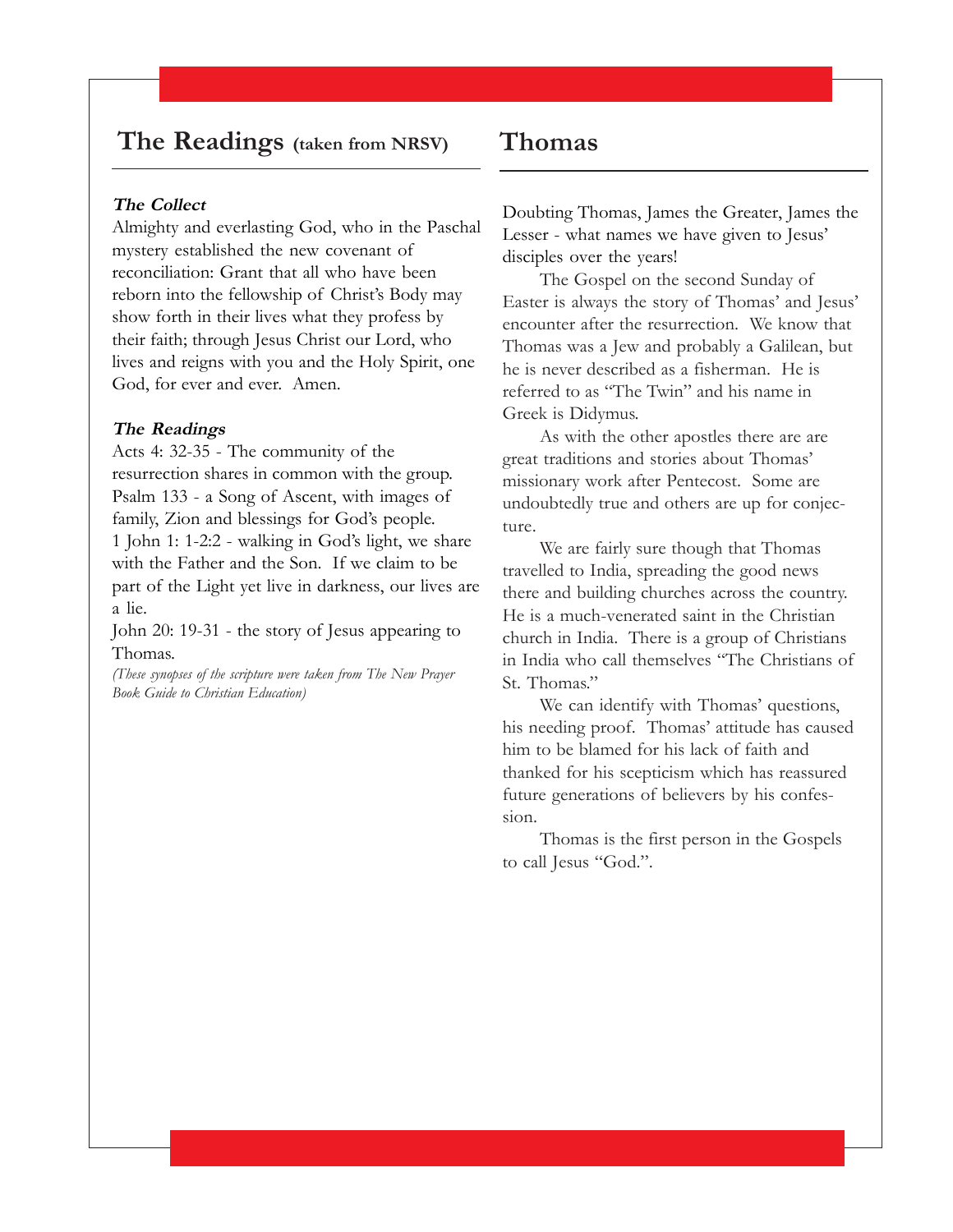The story of "doubting Thomas" is read the second Sunday of Easter each year. Thomas was not with the other disciples when they first met Jesus and he couldn't believe what they were saying. Jesus appeared again with Thomas present and asked Thomas to feel the marks in his hand, feet and side. Thomas then believed.

Talk about how children recognize Jesus in others and how others recognize Jesus in them - when we are joyful, compassionate, use our special gifts and talents to help others

Make a banner out of felt folded over a dowel rod. At the top of the banner write with permanent marker or cut out felt letters "My Lord and My God." Provide different colors of felt for children to trace around their hand and then cut it out. Write their name in the palm of the hand. On each finger write a way people see Jesus in them. Glue the hands on the banner and hang in a prominent spot. (*Fifty Ways for Fifty Days*)

### **For Youth**

Read the Gospel reading. Ask the group to brainstorm words and phrases in the reading that speak to them.

Write cinquain poems on this story. Cinquain poetry consists of five lines as follows:

| Line One   | a one word noun                                   |
|------------|---------------------------------------------------|
| Line Two   | two adjectives that describe the noun             |
| Line Three | Three "-ing" words that describe the noun         |
| Line Four  | Four words that describe a feeling about the noun |
| Line Five  | One word that is a synonym for the noun.          |

Example: Jesus Arisen, Alive Loving, forgiving, willing Our God and Lord Savior.

You may wish to begin writing one as the whole class and then form smaller groups to write other poems.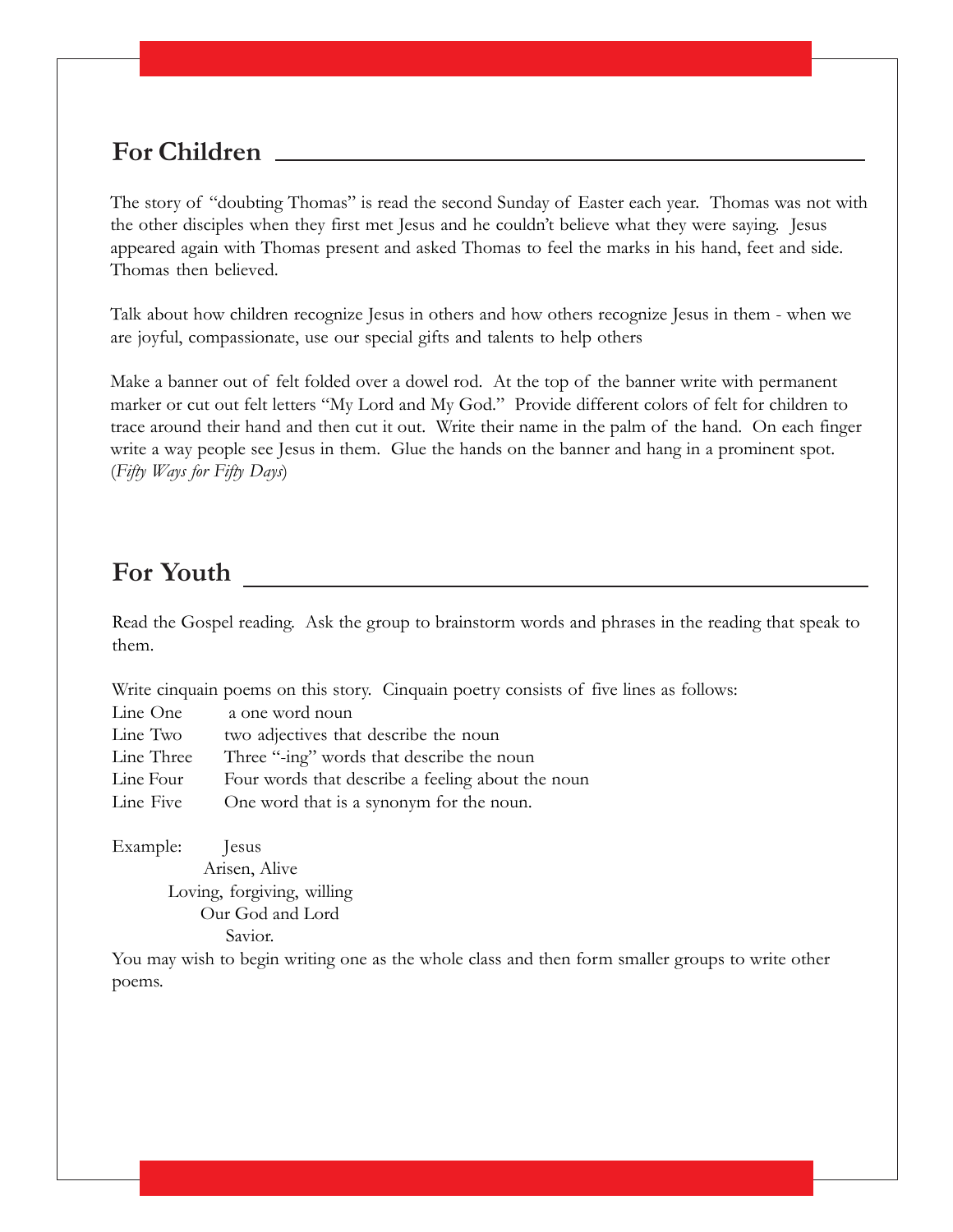Read the Gospel for today. What key words or phrases stand out for you?

Tom Wright in *John for Everyone Part 2* writes the following:

John begins his gospel with "In the beginning was the Word and the Word was with God, and the Word was God...". With the story of Thomas later in the Gospel John comes around full circle. Some interesting folks have been met during the course of the gospel. Some believed in Jesus, others had to be persuaded, others had been downright hostile. Thomas is the first person in this book to look directly at Jesus of Nazareth and address the word "God" directly to him. A muddled, dogged disciple, determined not to be taken in, standing on his rights not to believe anything until he's got solid evidence, confronted by a smiling Jesus who has just walked through a locked door. Of course Thomas is baffled. So are we. The dour, dogged disciple who suggested they might as well go with Jesus if only to die with him, who complained that Jesus hadn't made things clear enough, just happened to be the one who was somewhere else on the first Easter day, sees the others excited, elated, unable to contain their joy. He's not going to be taken in. Jesus' gentle rebuke for Thomas needing to see before he would believe is really more an encouragement to those of us who come later. We are all "blessed" when, without having seen the risen Lord for ourselves, we nevertheless believe in him.

Now read the passage again. Do you see anything in a different light based on the above words from Tom Wright?

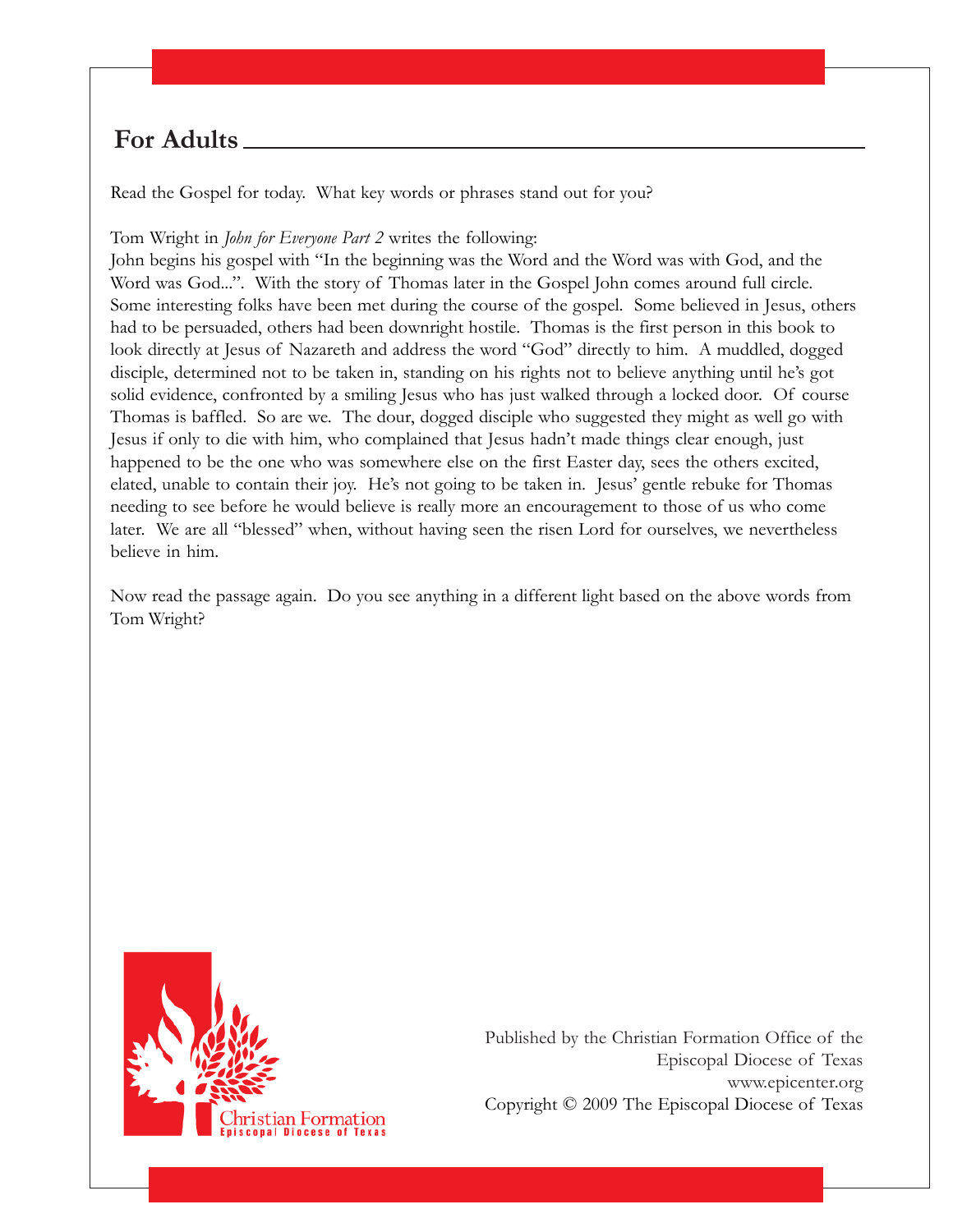|                                                                       |         |                                                                                                                      | THE GREAT FIFTY<br>DAYS CURRICULUM                                                               | 2009 |  |
|-----------------------------------------------------------------------|---------|----------------------------------------------------------------------------------------------------------------------|--------------------------------------------------------------------------------------------------|------|--|
|                                                                       |         |                                                                                                                      |                                                                                                  |      |  |
| Easter 3, Year B                                                      |         |                                                                                                                      |                                                                                                  |      |  |
|                                                                       |         |                                                                                                                      |                                                                                                  |      |  |
|                                                                       |         |                                                                                                                      |                                                                                                  |      |  |
|                                                                       |         |                                                                                                                      |                                                                                                  |      |  |
|                                                                       |         |                                                                                                                      |                                                                                                  |      |  |
| We know Christ in sacramental life.                                   |         |                                                                                                                      |                                                                                                  |      |  |
|                                                                       |         |                                                                                                                      |                                                                                                  |      |  |
| Scripture                                                             |         |                                                                                                                      |                                                                                                  |      |  |
| Acts 3: 12-19                                                         | Psalm 4 | 1 John 3: 1-7                                                                                                        | Luke 24: 36b-48                                                                                  |      |  |
|                                                                       |         |                                                                                                                      |                                                                                                  |      |  |
| Jesus, Brian Wildsmith<br>Luke for Everyone, Tom Wright               |         |                                                                                                                      | The Discovery Series: A Christian Journey; published by the Episcopal Diocese of Texas, Course 4 |      |  |
| <b>Activities</b>                                                     |         | <u> Alexandria de la contrada de la contrada de la contrada de la contrada de la contrada de la contrada de la c</u> |                                                                                                  |      |  |
| Continuing ongoing projects or begin a project from previous lessons. |         |                                                                                                                      |                                                                                                  |      |  |
|                                                                       |         |                                                                                                                      |                                                                                                  |      |  |
|                                                                       |         |                                                                                                                      |                                                                                                  |      |  |
|                                                                       |         |                                                                                                                      |                                                                                                  |      |  |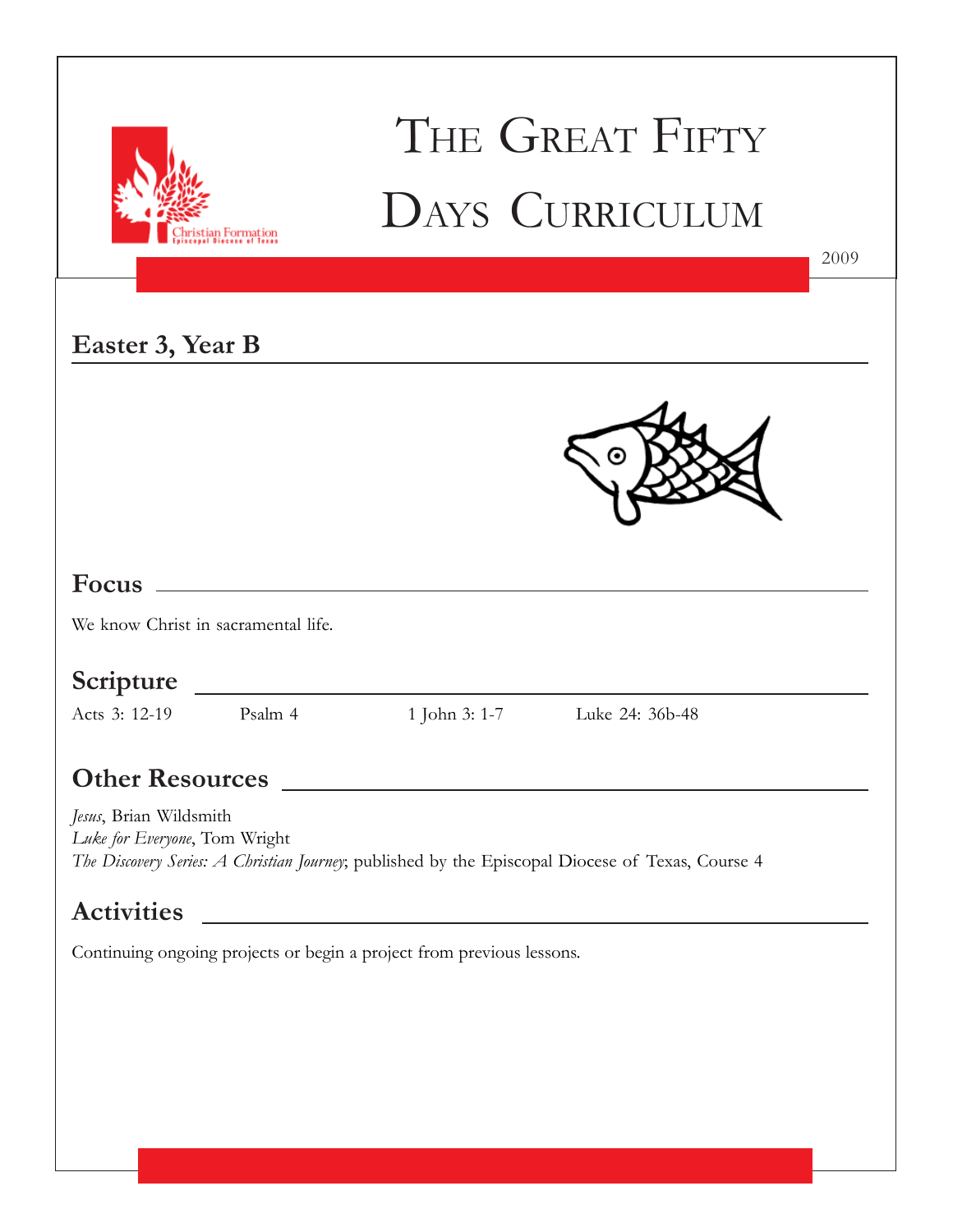### **Scripture (taken from NRSV)**

#### **The Collect**

O God, whose blessed Son made himself known to his disciples in the breaking of bread: Open the eyes of our faith, that we may behold him in all his redeeming work; who lives and reigns with you, in the unity of the Holy Spirit, one God, now and for ever. Amen. (BCP p. 224)

#### **The Readings**

Acts 3: 12-19 - A prophetic speech to the Jews by Peter shares how Jesus is the fulfillment of the scriptures.

Psalm 4 - A profession of faith.

1 John 3: 1-7 - The love that the Father has shown for us in Jesus makes us all children of God; what we become is a mystery.

Luke 24:36b-48 - The risen Lord comes to his disciples; they cannot believe what they see. He invites them to touch him, he eats a piece of fish they had cooked, he explains that what happened is God's intention for him and they are witnesses.

*(These synopses of the scripture were taken from The New Prayer Book Guide to Christian Education)*

#### **Easter and the World**

The Collects for Easter petition the living power of Jesus to open up new life to all. Our prayers and action can reflect God's desire of reconciliation for all. The Collect today reminds us that the actions of the church and of individual Christians must be judged as to whether they are redeeming or demeaning works and that the healing ministry of the church involves the healing of society as well as of individuals.

*(The New Prayer Book Guide to Christian Education)*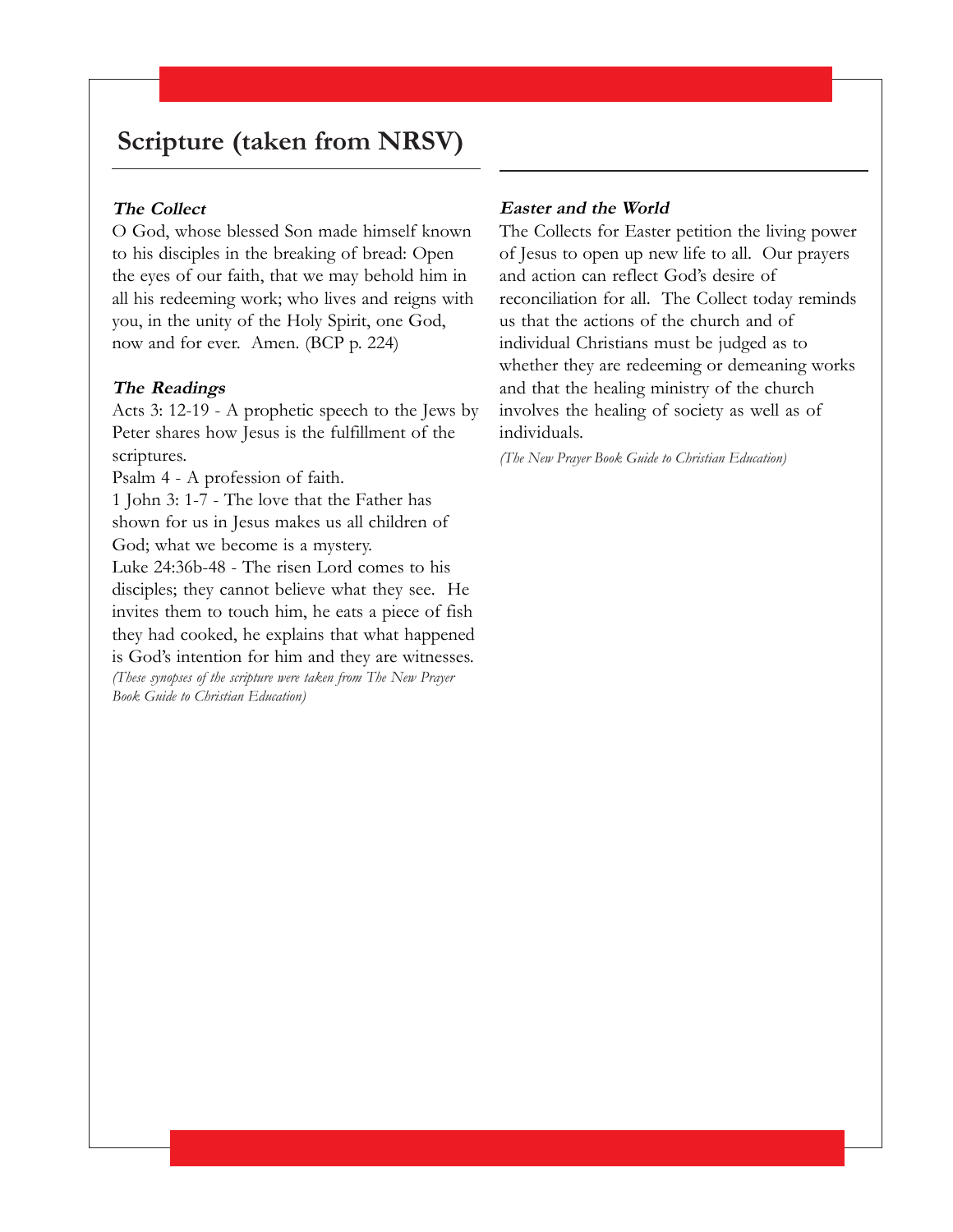The gospel reading today gives us another account of Jesus' appearing to his disciples. In other years we would read "The Road to Emmaus" gospel today or Jesus telling the disciples to throw their nets on the other side of the boat to find the nets were so full of fish that they couldn't bring them all in.

In all three stories, Jesus visits with the people about scripture and then eats with them. Today when we celebrate the Eucharist, we remember Jesus and he is with us, just as he had promised at the Last Supper. These people were witnesses.

1. What does it mean to be a witness? God wants us to know these stories, but God also wants us to tell these stories to others. That is being a witness. Sometimes it helps to tell a story with a picture. Draw some pictures of Jesus' appearance to his disciples after his resurrection and use them to tell the story.

### **For Youth**

See the first paragraph in the "For Children."

- 1. What kinds of witnessing do you encounter on televisions programs, in the news?
- 2. Discuss what it means to be a witness.

2. Imagine that you are one of the disciples. How would you tell this story to your friends who were not there?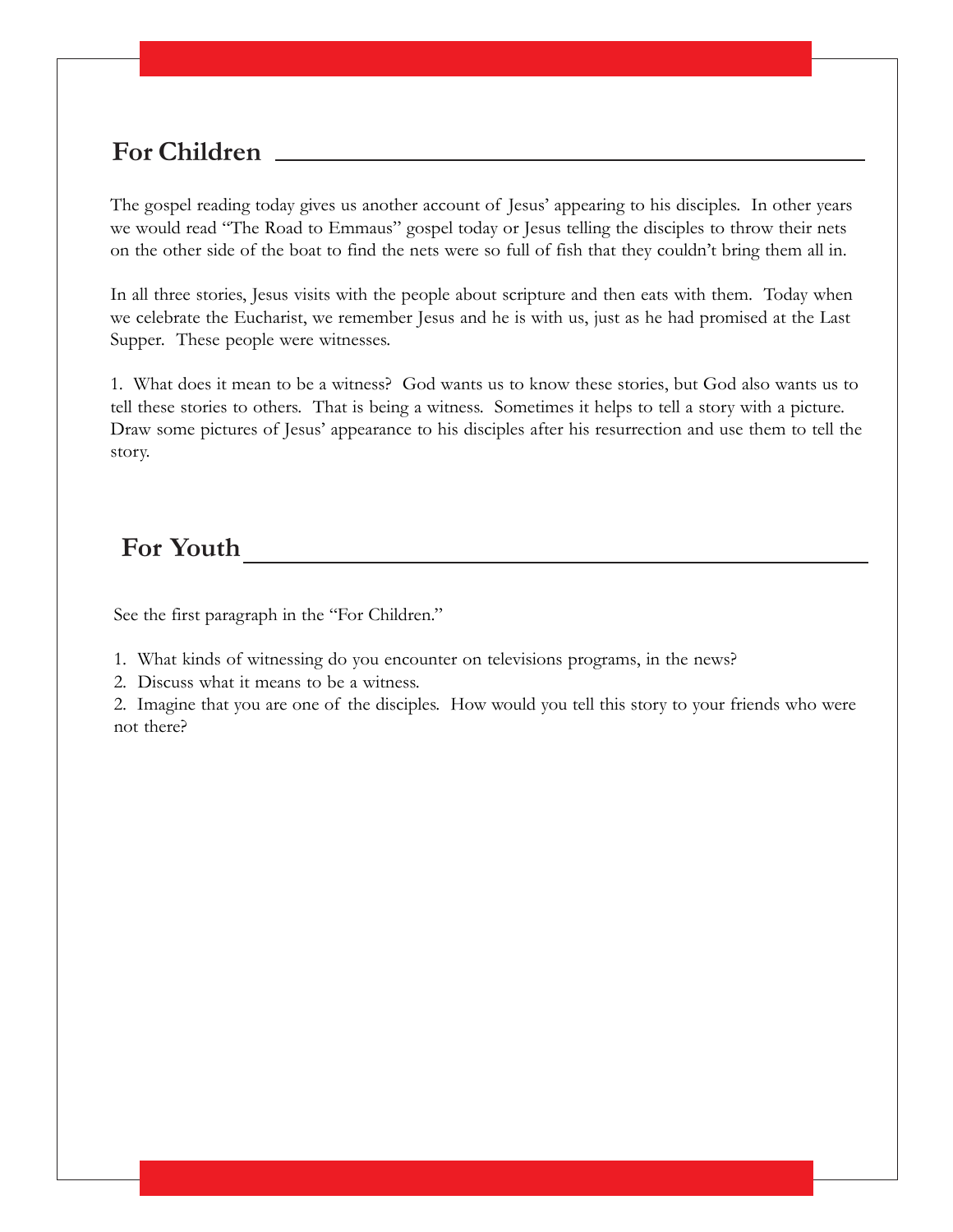(Taken from *The Inviting Wor*d Curriculum)

"Witness" can be a scary word for many people - what does it mean? Do I have to stand in front of some people and tell what happened? What if I forget? In studying scripture it is always a good idea to read before and behind the passage in question. If you do that for today's gospel, you will find that Jesus encountered the men on the road to Emmaus and then found the disciples fishing, catching nothing until he told them to throw the nets on the other side of the boat.

A most effective witness is when someone is themself, meeting people where they are, telling their own stories. These stories about the impact God's love has had on them, how they have struggled, how they have experienced hope - that is the Good News.

Watch the segments in Course 4 of the *Discovery Series.* How can we learn to tell our Story? Following Christ means stepping out of our own boundaries and sharing our stories to help transform the lives of others. Our lives today need to reflect God's action in our lives. God's story continues to live today in the lies of the faithful and so the story continues. Our stories make the biblical story real.

Think of some of the stories you have heard that have helped shape your faith. What is a most memorable one?

What is a story that you have told that may have helped shape someone else's faith?

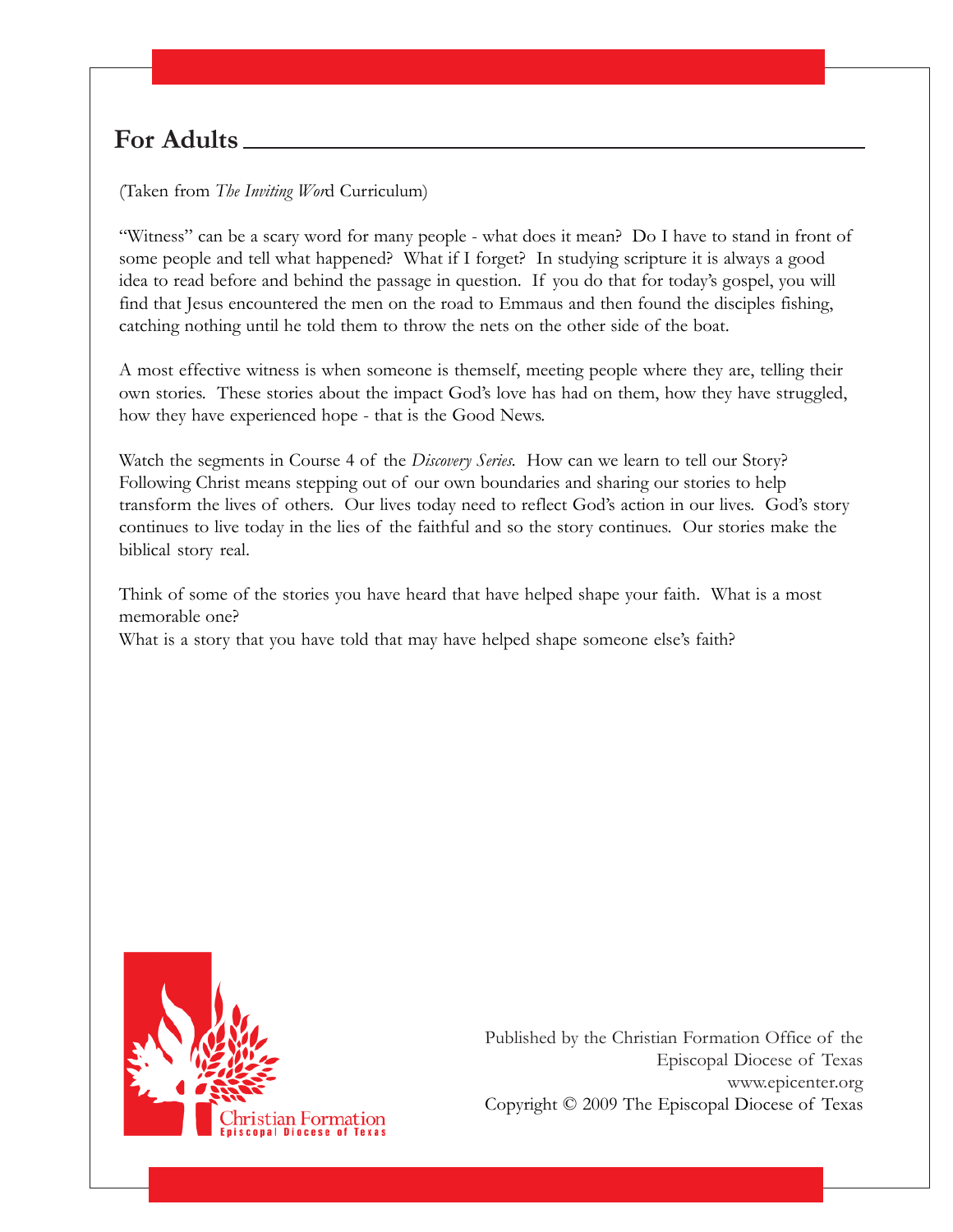

## THE GREAT FIFTY DAYS CURRICULUM

**Easter 4, Year B**



2009

### **Focus**

The Risen Christ is known through the ministry of the church modeled by Jesus, the Good Shepherd who loves His sheep and knows them by name.

### **Scripture**

Acts 4: 5-12 Psalm 23 1 John 3: 16-24 John 10: 11-18

### **Other Resources**

Godly Play Good Shepherd and World Communion set *Papa, Do You Love Me?*, Barbara Joosse *The Velveteen Rabbit*, Margery Williams

### **Activities**

Care bags I Show My Love banners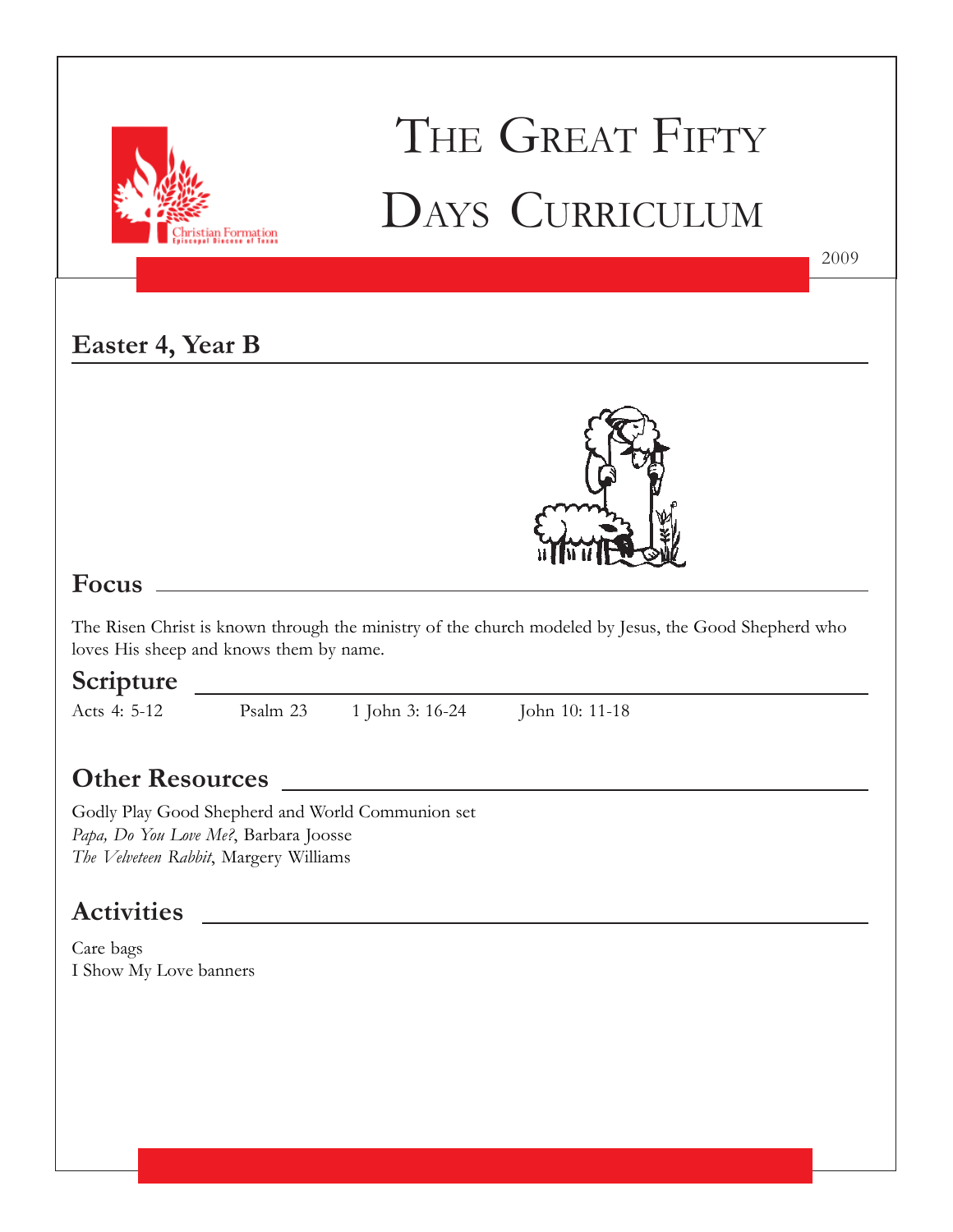### **Scripture (taken from NRSV)**

#### **The Collect**

O God, whose Son Jesus is the good shepherd of your people: Grant that when we hear his voice we may know him who calls us each by name, and follow where he leads; who, with you and the Holy Spirit, lives and reigns, one God, for ever and ever. Amen. (BCP p. 224)

#### **The Readings**

Acts 4: 5-12 - Peter confronts the Jewish rulers and elders about the authority of the Holy Spirit and Jesus' role as messiah and savior. Psalm 23 - The shepherd psalm of our pilgrimage of earthly life. The Lord will be our guide and host, and his unfailing love will be with us always. 1 John 3: 16-24 - Love must be genuine and must show itself in action. od has commanded us to believe in his Son Jesus Christ and to love one another as Jesus commanded.

John 10: 11-18 - Jesus describes himself as the Good Shepherd who lays down his life for his sheep. The Good Shepherd has other sheep (non-Jews) whom he must bring to the Father, and these sheep will also listen to his voice. The Good Shepherd lays down his life of his own free will in obedience to the Father, and he will receive it again.

*(These synopses of the scripture were taken from The New Prayer Book Guide to Christian Education)*

### **MDG's and Easter**

During the Season of Easter, our Collects petition the living power of Jesus to open up new life to all. Our prayers and action can reflect God's desire of reconciliation for all.

We particularly can pray for reconciliation in the world and for relief from extreme poverty. A curriculum for children is available through the Diocese of Texas (can be downloaded from www.epicenter.org. Click on Christian Formation and then on Curriculum.) that addresses the specific goals and offers activities and stories to help children (and adults) understand the critical needs of the world. The curriculum would be a useful addition to this Easter curriculum.

We will place particular emphasis on the reading from 1 John for this lesson. In particular, with regards to Millennium Development Goals, 1 John 3: 17 is most appropriate:

*"How does God's love abide in anyone who has the world's good and sees a brother or sister in need and yet refuses help?"*

Love is action. How do we connect our actions to love and sacrifice? How may we help others?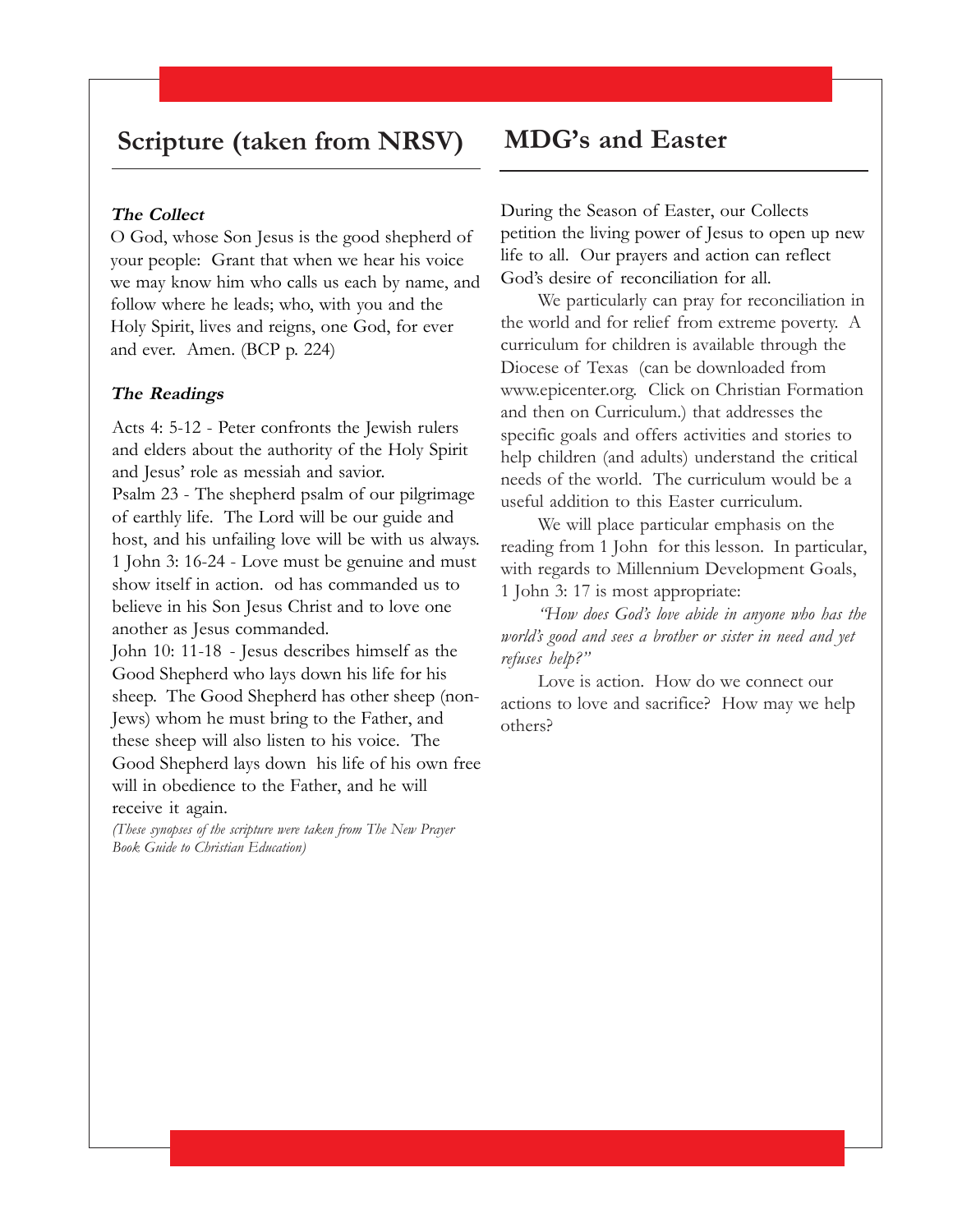Read the story *Papa Do You Love Me?.* (There are other equally good books - *Mama, Do You Love Me?* or *The Runaway Bunny* to name a few). Then read 1 John 3:16-18.

Provide each child with a large sheet of construction paper. Either label it for them or provide markers for them to label the page "I Love By". Provide a good supply of stickers, markers and magazines. The children may then decorate their banner to show ways they can be loving to others. Younger children may use stickers or pictures to put on their banners.

You may choose to make a gift bag. Provide brown grocery bags, construction paper and magazine pictures of people helping. Make a bag to take home in which you will place items you would like to give to other, such as socks, blankets, toys, toiletries, etc. that can be taken to a shelter or food bank, etc. The bag can be decorated as the child desires. You may like to coordinate a collection of these bags at the church and then take them to a designated shelter, etc.

Please refer to the Millennium Development Goals curriculum for other ideas of helping others in need and showing our love.

### **For Youth**

Read the 1 John 3:16-24 passage. Discuss what love means to you. Is your definition of love different from that described in the passage? What is love? How should I love? I love pizza. How is that love different from love as described in 1 John?

Read *The Velveteen Rabbit* to the group.

Provide magazines, newspapers and large sheets of construction paper. Make collages from photos, articles, words cut from the magazines and papes that depict love. Discuss your collage. How does your image of love correspond with the Velveteen Rabbit? "When a child loves you for a long, long time, not just to play with, but REALLY loves you, then you become Real."says the Skin Horse to the little rabbit.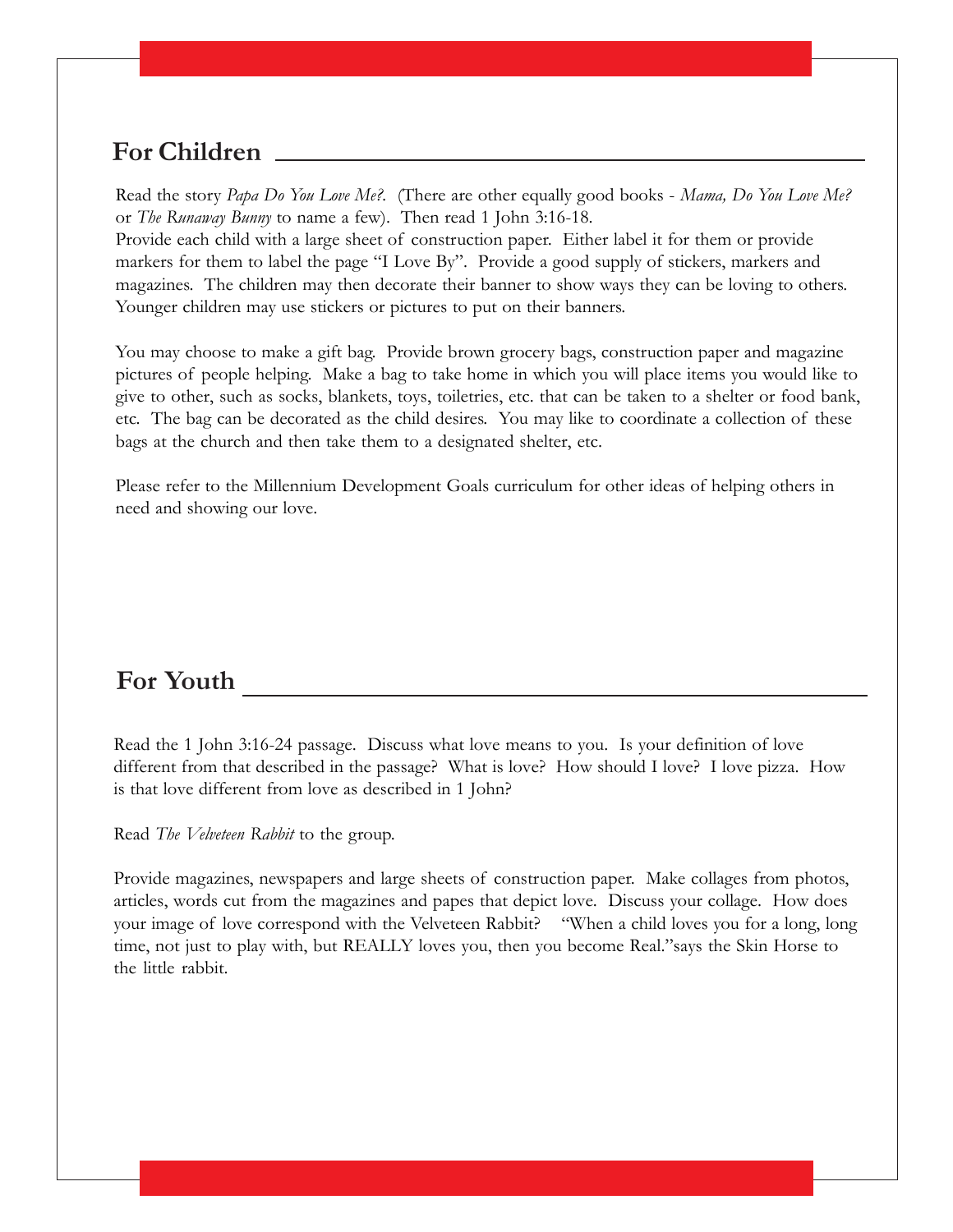Read the 1 John passage. If you have different versions, read from as many as possible. What key words or phrases stand out for you?

Although the writer of 1 John seems to have been referring to the members of the church in the words about the outward sharing of God's love, we must look at scripture in the social context as well - and in our present-day setting.

Who are the brothers or sisters of the world who are in need because of oppression, deprivation and injustice?

Who is crying out today for the prophetic voice of the Church to speak?

Who in our world today is crying out for the church to act in solidarity and witness?

Close with this quote from Oscar Romero, a bishop of El Salvador who was assassinated in 1980 while saying Mass in the Cathedral. He was an outspoken advocate for the poor and oppressed of the nation and sided with the people against the power structures.

> How I would like to engrave this great idea on each one's heart: Christianity is not a collection of truths to be believed, of laws to be obeyed, of prohibitions. That makes is very distasteful. Christianity is a person, One who loved us so much, One who calls for our love. Christianity is Christ. (Oscar Romero)

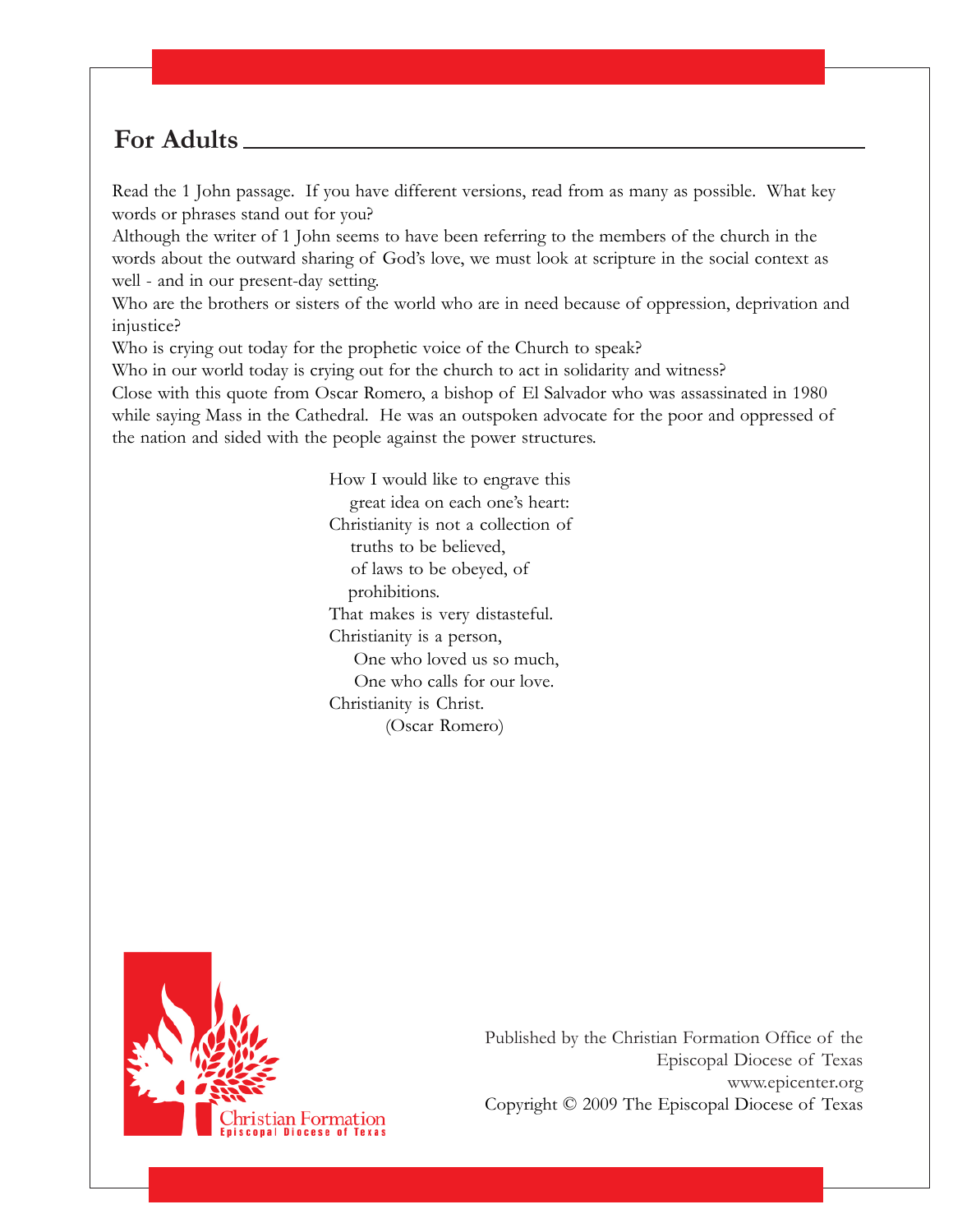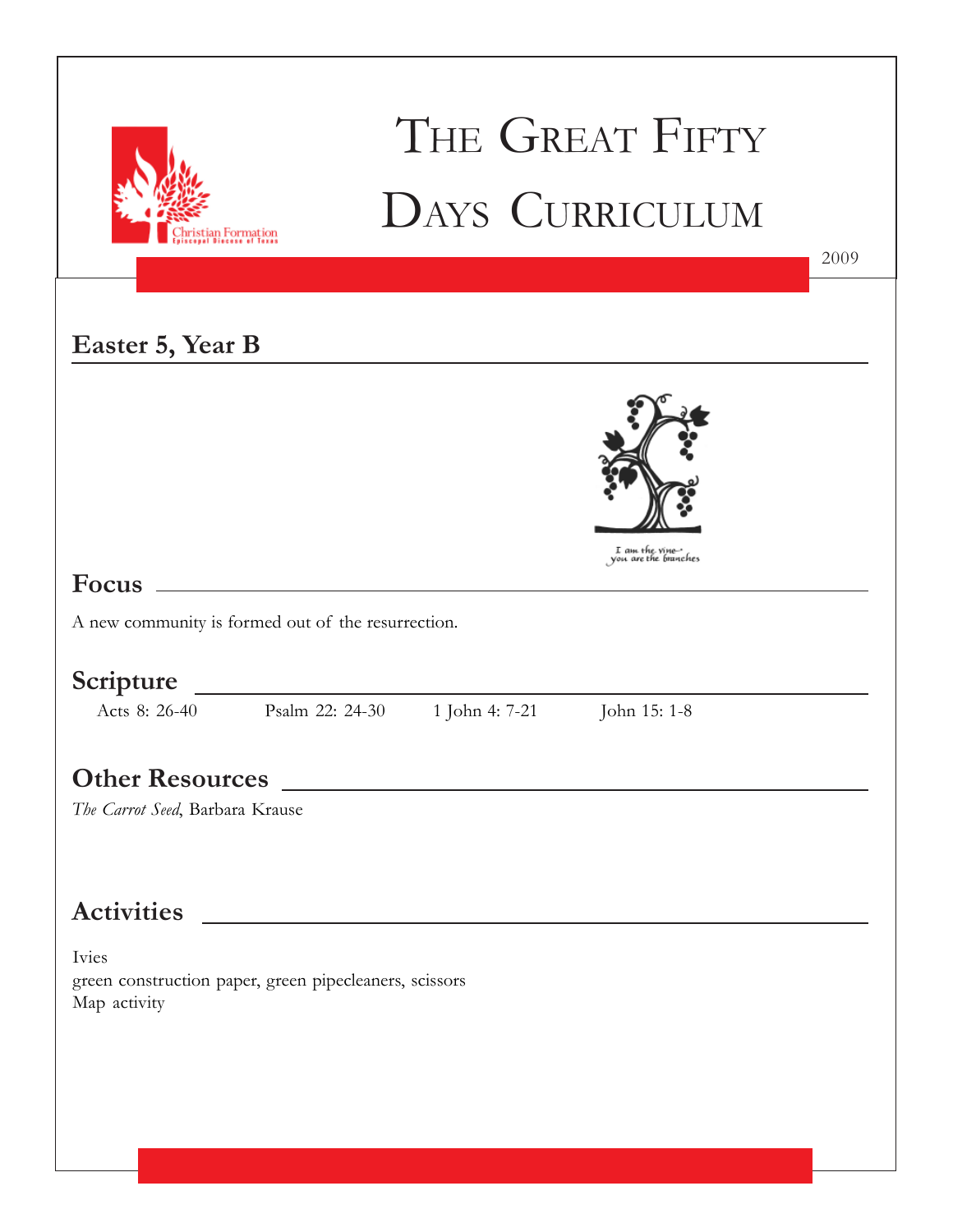### **Scripture (taken from NRSV)**

#### **The Collect**

Almighty God, whom truly to know is everlasting life: Grant us so perfectly to know your Son Jesus Christ to be the way, the truth, and the life, that we may steadfastly follow his steps in the way that leads to eternal life; through Jesus Christ your Son our Lord, who lives and reigns with you, in the unity of the Holy Spirit, one God, for ever and ever. Amen. (BCP 225)

#### **The Readings**

Acts 8: 26:40 - Philip baptizes the Ethiopian eunuch and proclaims the good news beyond Jerusalem.

Psalm 22: 24-30 - All will participate in the saving grace of God.

1 John 4: 7-21 - The command has come to us from Christ, that if we love God we must also love one another. "God is love" is not a way of defining God; it describes God's redeeming action through Christ.

John 15: 1-8 - Jesus tells his disciples that he is the true vine, those who believe in him are its branches, and his Father is the gardener who prunes and tends the vine. The union of vine and branches speaks powerfully of Christians being part of Jesus and of one another.

*(These synopses of the scripture were taken from The New Prayer Book Guide to Christian Education)*

#### **Vines, branches, roots**

Think about your roots. Think about roots in general. What purpose do roots have? There are many images in the Bible about roots, plants, pruning, vines. If you know a botanist or someone who is a master gardener or someone who has a vineyard, talk about the effectiveness of roots. We have all watched a cutting being rooted in a jar of water. The roots grow longer and longer and finally the plant has enough ability to sustain itself in the dirt and we put it there. We can no longer see the roots, but we know they are there. We have seen damage to trees and shrubs whose roots have been cut by construction crews, roads. The shrub suffers from the loss of roots. The leaves on the vine's branches and the branches themselves make the plant. All are connected.

We talk about our own roots - our families, our values - those things that root us in our lives - or not. Sometimes these roots can be seen as baggage, and need to be pruned. Trees with strong root systems withstood the ravages of Hurricane Ike better than those with no root system.

We are stronger together than we are alone. Today it is easy to feel alone. Feeling connected is a solution to this alone-ness.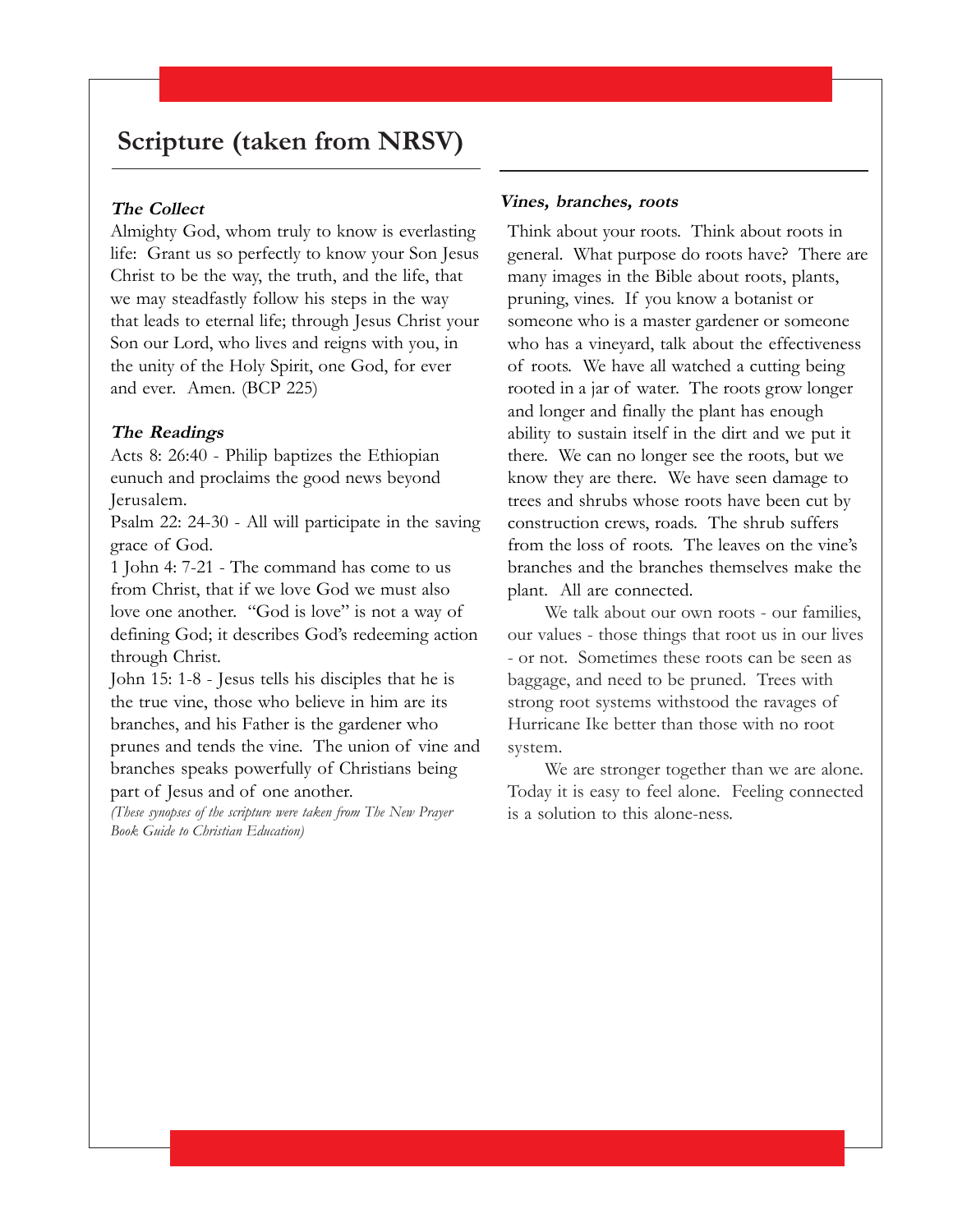Read *The Carrot Seed*. Talk about how the roots grow out of the seed and a carrot is formed.

Have some carrot seeds for them to plant in small pots to take home. If you can, some weeks before this lesson, root a carrot in a jar of water so that the children can see the roots forming. You may rather have a small potted ivy and talk about the stems, the leaves all being connected and how they need one another. You could take the plant out of the pot, wash off the soil so that they could see the roots and then repot it.

Pot a small ivy to take home. Decorate the pot with stickers and hearts.

Close by reading the John 15:1

### **For Youth**

Ask someone to draw a plant with roots, branches, vine. How is the whole connected? What part can you leave out and still have a plant? How does the plant feed itself? How does it withstand wind? No water? Too much water?

Read the John passage one verse at a time (different readers for each verse). Look at the vine that was drawn above. Now have one person read the passage all the way through - very smoothly. Who is the vine in John?

Who are the branches?

What is the fruit?

Have the class cut out leaves from green construction paper. Affix a long length of green yarn or green pipecleaners to the bulletin board or wall space and then tape the leaves on the vine. Write each person's name on each leaf. Then have class cut out 2 fruit shapes each from colored construction paper and write on the first one one loving thing that they will do this week and on the other "by being rooted in Christ, I gain....". Affix the fruits to the vine.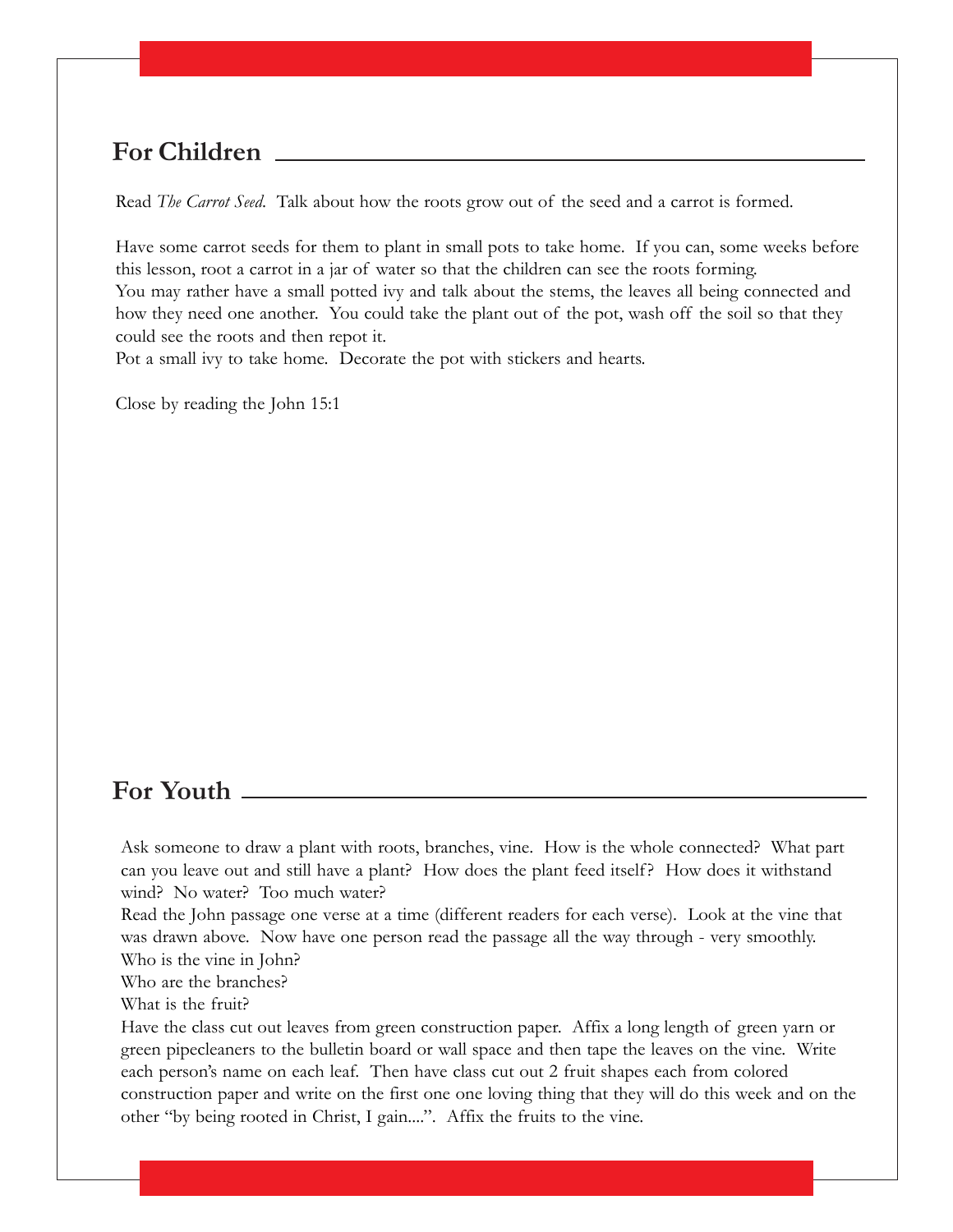If you have an icon or picture of Jesus and the Vine and the Branches, use this for this lesson.

Get a large map of the world and put on the wall. Have dots and markers so that people can write their name on a dot. Ask them to place their dot on the map where they grew up. Ask people from the same geographic area to answer these questions and then share with the whole group.

How did this place shape your sense of being rooted today?

What factors in the geographic area, the people, the history help form your identity as a person?

Then ask people to move as directed to areas in the room:

Everyone raised as an Episcopalian stand here.

Everyone raised as other faiths stand there.

Everyone who was not raised in a faith community stand in the middle of the room.

Then discuss

How does our background in or out of a particular faith community shape our sense of being rooted and give us identity today?

Now read John 15: 1-8. Jesus' assertion that "I am the true vine" is one of seven (a biblical number for completeness) "I am" sayings in this Gospel. the phrase "I am" links Jesus to the "I am" name for God in Hebrew. You may recall that in last week's Gospel, Jesus refers to himself as The Good Shepherd.

What connections would the "I am" formula have suggested to John's original readers? In what ways does this link to Hebrew Scriptures enrich our own understanding of connections through the vine?

 Think about people whose lives have touched yours over the years. What did they offer to help you grow? How might you have helped them? How are we all inter-connected?

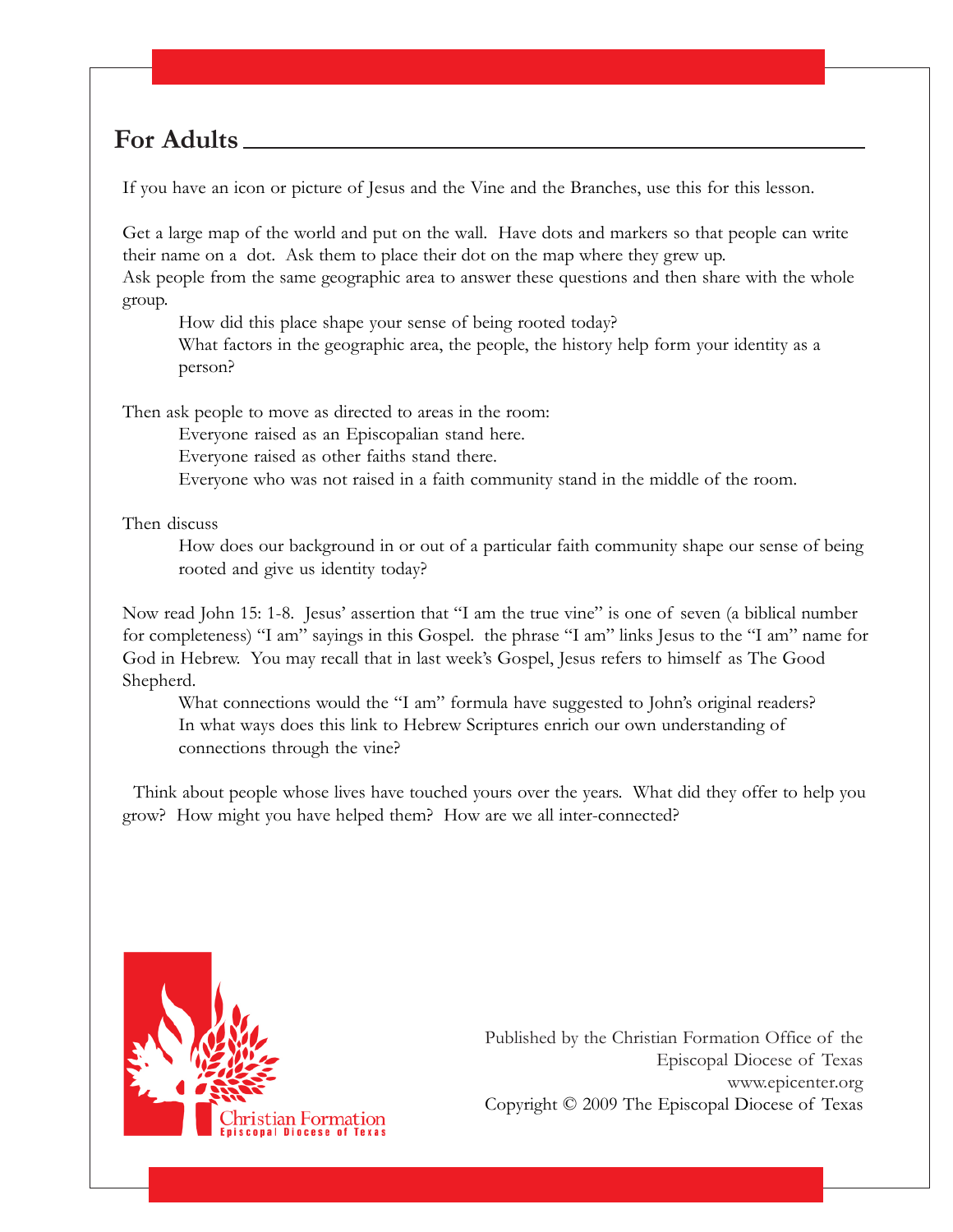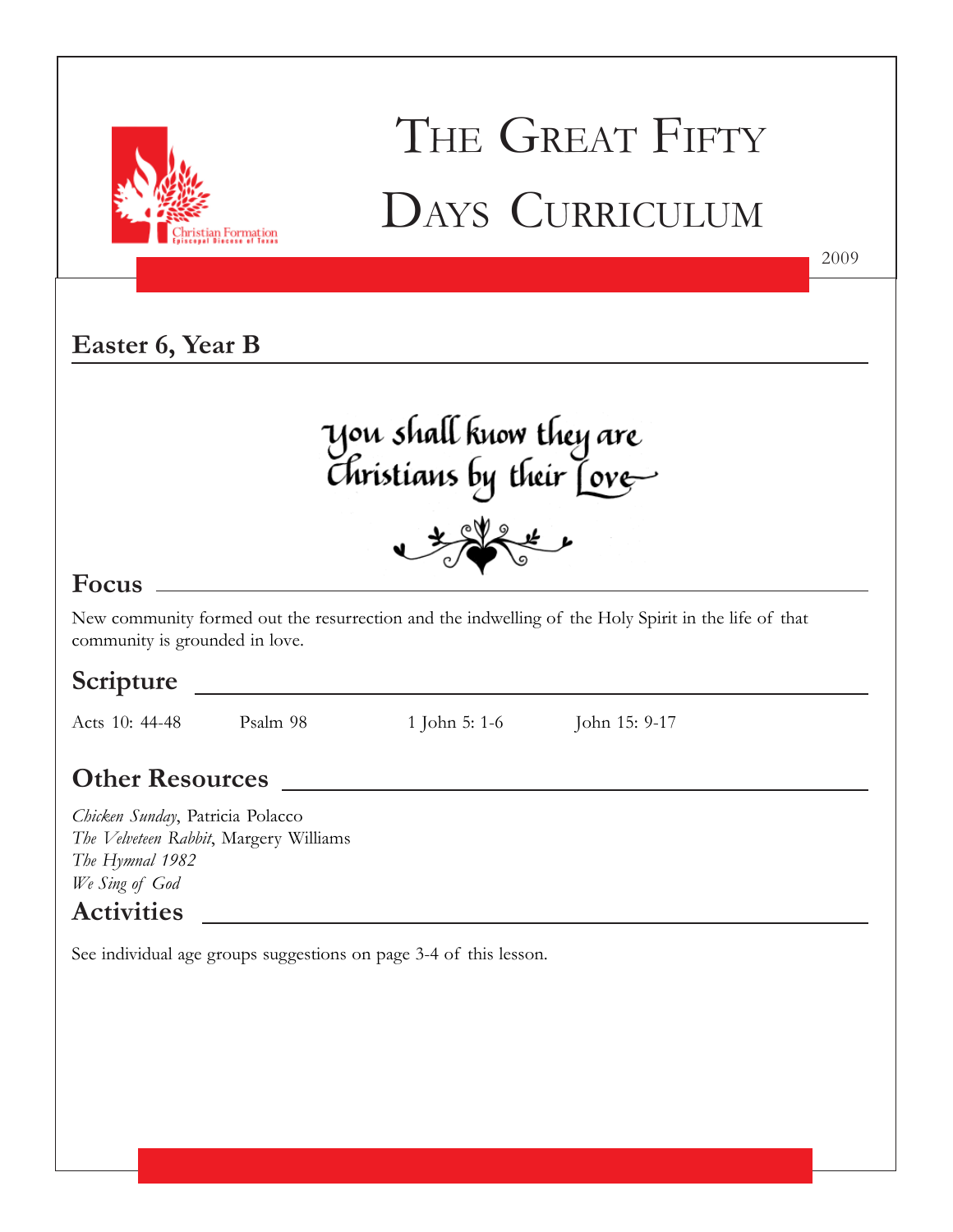### **Scripture (taken from NRSV)**

#### **The Collect**

O God, you have prepared for those who love you such good things as surpass our understanding: Pour into our hearts such love towards you, that we, loving you in all things and above all things, may obtain your promises, which exceed all that we can desire; through Jesus Christ our Lord, who lives and reigns with you and the Holy Spirit, one God, for ever and ever. Amen. (BCP p. 225)

#### **The Readings**

Acts 10: 44-48 - The Holy Spirit is given to all who hear the word, including the Gentiles. Psalm 98 - God's gift of life to the people reveals God's steadfast love and faithfulness. 1 John 5: 1-6 - Faith is the basis for love and becomes the victory that conquers the world. John 15: 9-17 - Jesus speaks of his great love for his disciples, which has come to him from the Father, and calls upon them to show the same love toward one another. This love has formed his followers into a new community in relationship with Jesus and the Father, no longer servants but friends.

*(These synopses of the scripture were taken from The New Prayer Book Guide to Christian Education)*

### **Easter Hymns**

The one who sings prays twice. Music and song are higher forms of praise than the spoken word. The Book of Psalms is Israel's song and prayer book. It represents a collection of hymns and prayers that came out of many generations of Israelites. New Testament writers quote from Psalms more than any other book in the Bible. We have a Psalm reading or singing in our worship services as well. In today's Psalm we are called to sing a new song.

**The Hymnal 1982** has a hymn version of Psalm 98. You can find this hymn on page 413. You may wish to compare and contrast the words of the actual Psalm and the words of the hymn. Also Hymn #412 is an excellent hymn to use with this psalm.

An interesting article heard on KUHF recently may generate conversation in the class. It has also been discovered that people suffering from various forms of dementia retain their musical "ear" after many other faculties are lost. To hear or read the article please go to http:// app1.kuhf.org/houston\_public\_radio-newsdisplay.php?articles\_id=1239229773.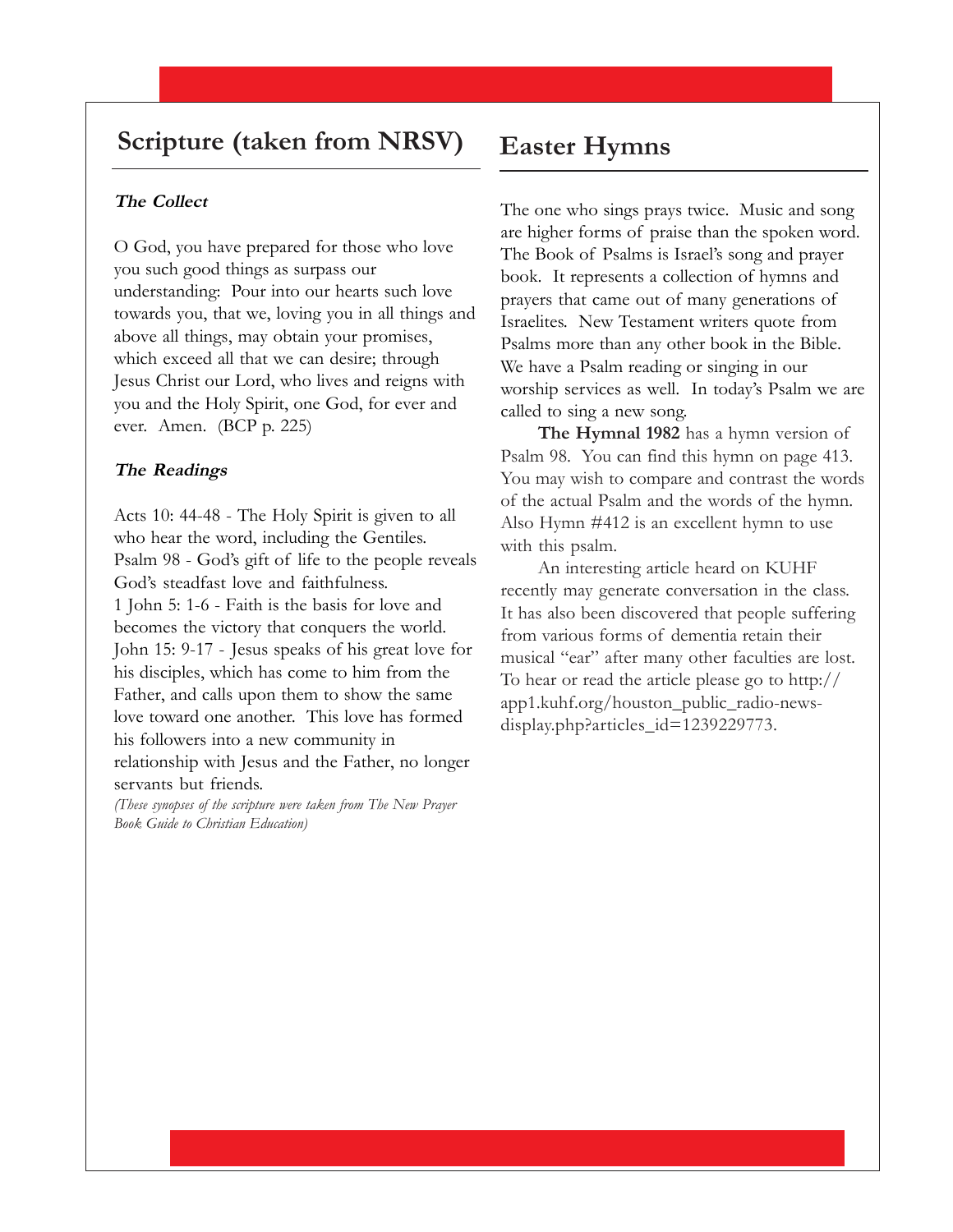Read Psalm 98 to the children. Then read *Chicken Sunday.* What did the children do for Miss Eula? How important was singing in the choir to Miss Eula?

How can we sing and make a joyful noise to the Lord?

Hymn 412 in **The Hymnal 1982** is a wonderful hymn to sing with children. Have them bring in things which make interesting sounds. Play them behind a screen and have the other children identify the instrument. Then play all the things together to "sing to the Lord a new song!" You also may like to make up movements for each thing listed in the hymn - for example, "hammers and saws, baseballs and footballs, sing to the Lord a new song!" Try to make the sounds of hail or wind or rain. Bring in a branch to shake at the point of the hymn that talks about loud rustling dry leaves. The list is endless and you will have a lot of fun doing this. Perhaps this hymn could be sung during your service. (*We Sing of God*)

### **For Youth**

Music is very important for youth. If you have a youth choir or have youth involved in the worship in other ways, spend some time talking about this ministry.

Put a long strip of paper on the wall and have copies of musical notes. Each person ccan be invited to write on the note something for which they are thankful or would like to offer praise for. Tape the notes on the white paper.

Discuss what kind of music do you listen to and when do you listen to it? What are some of the topics of the lyrics in the music you like the most? How does your favorite music make you feel? Do you sing or make music with instruments? If so, do you like to do this alone or with others? Write their answers around the notes on the white strip. Read together Psalm 98. Read together or sing together Hymn 412.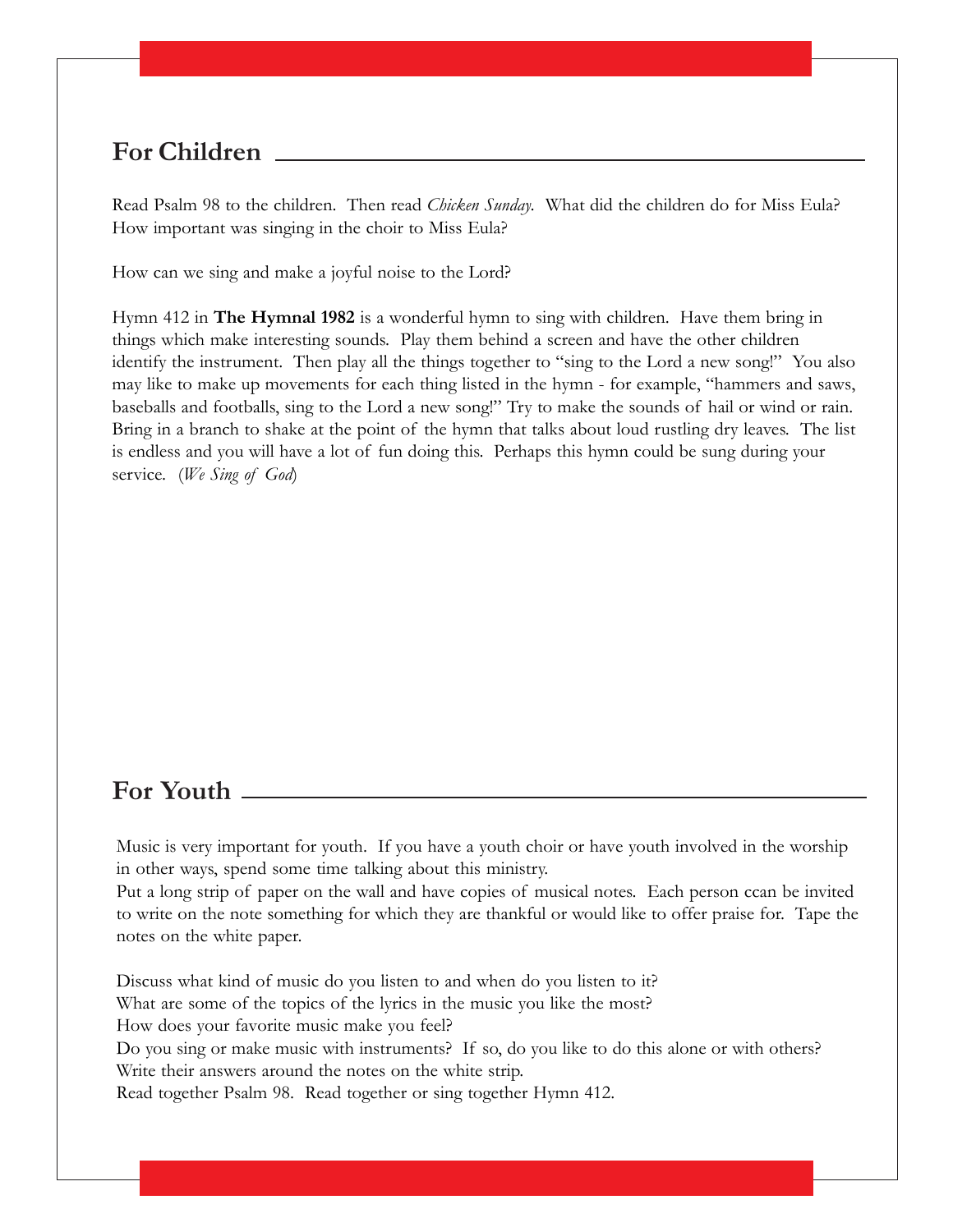Have a variety of taped music available to begin the session. Include some classical religious music, some religious musice from other cultures, some popular music of the day, etc.

Discuss the feelings of listening to the various pieces of music. Was it familiar to you? Talk about your favorite hymns. Why are they your favorites?

Read Psalm 98 together in unison. Try your hand at chanting it. Or sing the version you might sing in your liturgy. Look through the Book of Psalms and find other "hymn" psalms. You may like to look through the hymnal you use and see if you can find Psalms set to music there. Look at Hymn 412 and 413 in **The Hymnal 1982.**

You may wish to invite your organist/choirmaster or a member of the choir to come talk to the class about the ministry of music in your place and how they serve as ministers in their respective roles.

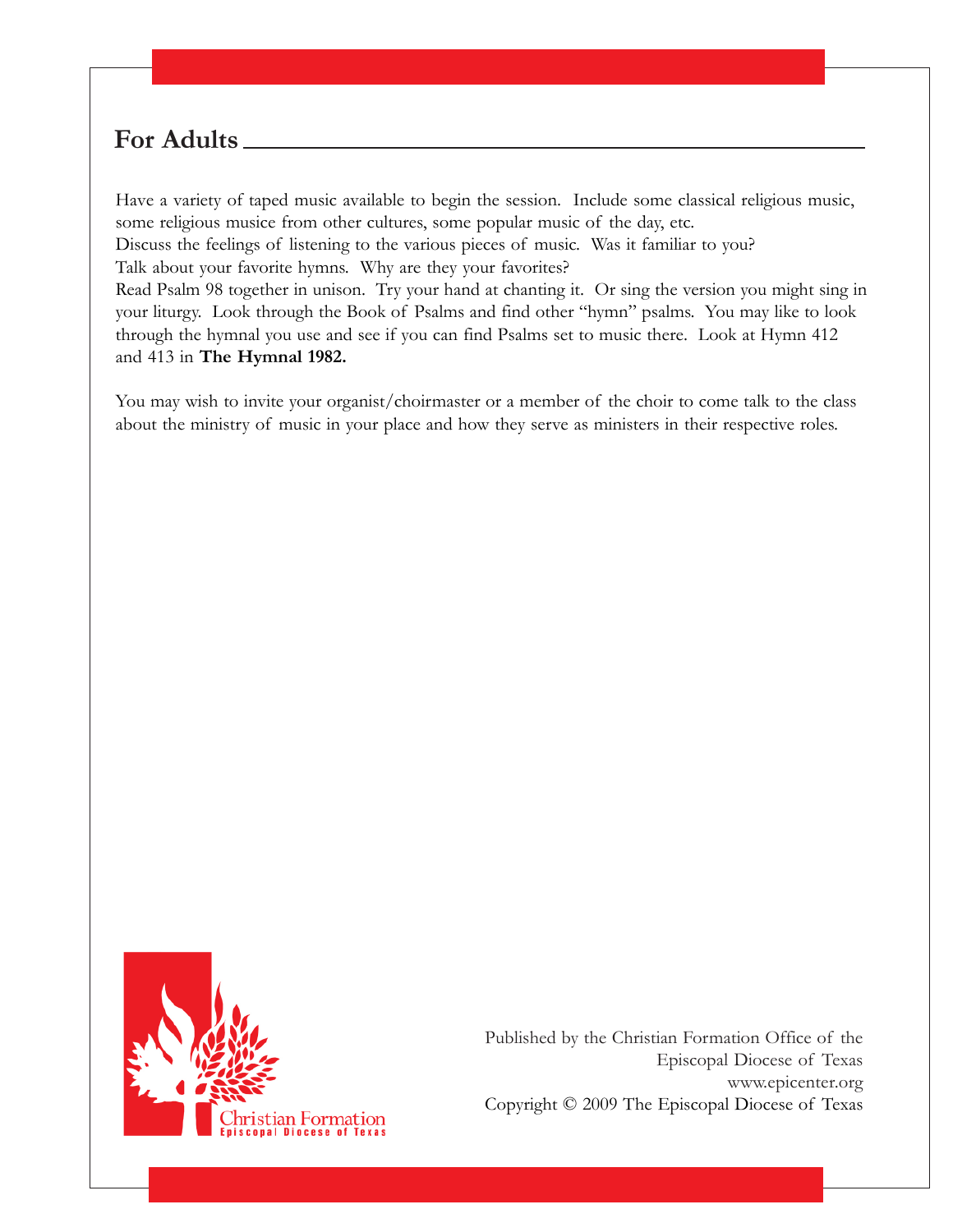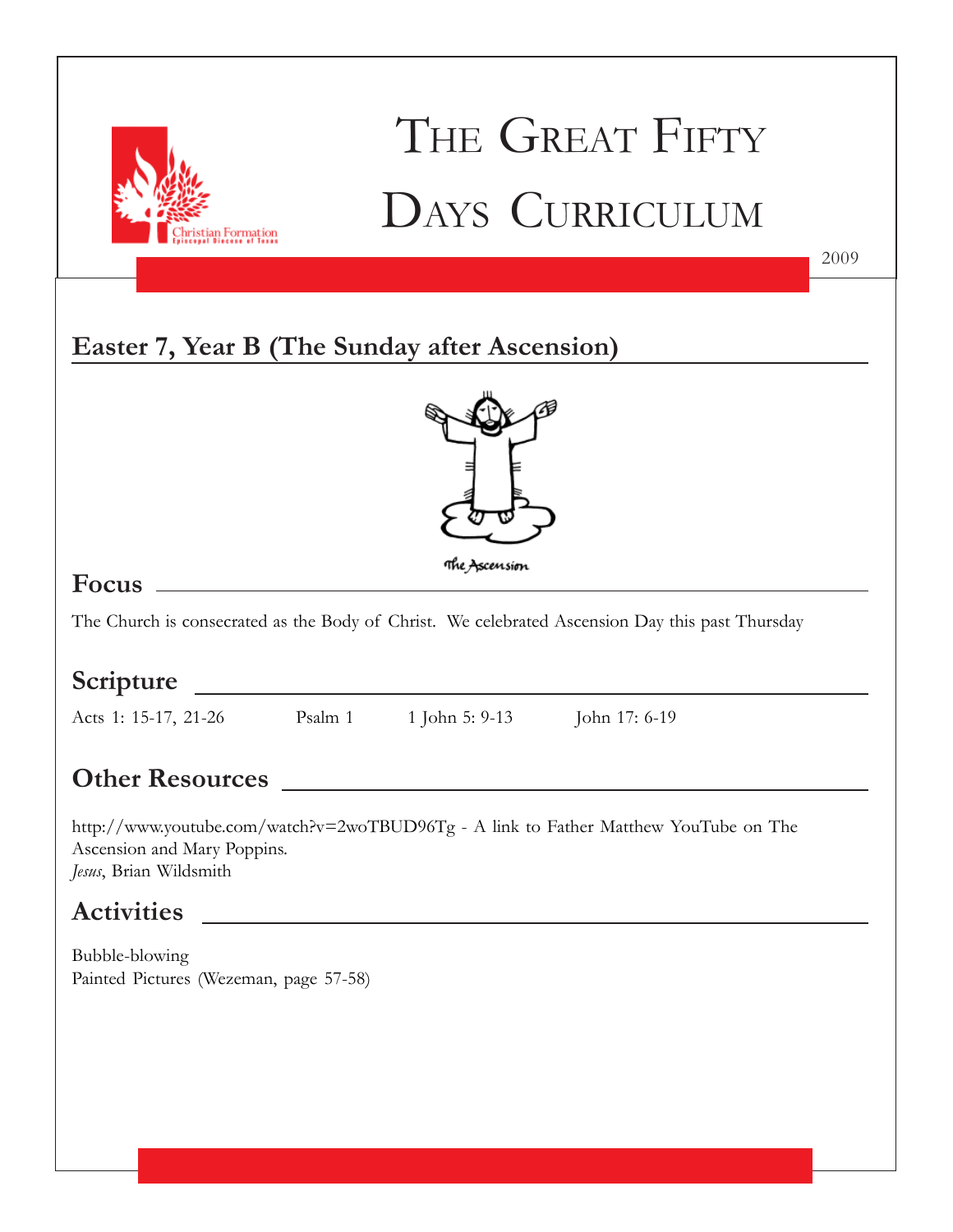### **Scripture (taken from NRSV)**

#### **The Collects**

Collect for Easter 7 -

O God, the King of glory, you have exalted your only Son Jesus Christ with great triumph to your kingdom in heaven: Do not leave us comfortless, but send us your Holy Spirit to strengthen us, and exalt us to that place where our Savior Christ has gone before; who lives and reigns with you and the Holy Spirit, one God, in glory everlasting. Amen. (BCP p. 226)

#### Collect for Ascension

Almighty God, whose blessed Son our Savior Jesus Christ ascended far above all heavens that he might fill all things: Mercifully give us faith to perceive that, according to his promise, he abides with his Church on earth, even to the end of the ages; through Jesus Christ our Lord, who lives and reigns with you and the Holy Spirit, one God, in glory everlasting. Amen. (BCP p. 226)

#### **The Readings (For 7 Easter)**

Acts 1: 15-17; 21-26 - Peter tells about the death of Judas and the need to choose someone to fill Judas' place among the twelve apostles. They chose Matthias, who had been with them from Jesus' baptism and had witnessed his resurrection.

Psalm 1 - Happy are those who are open to a relationship with God.

1 John 5: 9-13 - God has given us eternal life, and this life is found in Jesus.. If we believe in Jesus we truly have eternal life.

John 17: 6-19 - In his final time with his disciples, Jesus intercedes for them with the Father, through prayer.

*(These synopses of the scripture were taken from The New Prayer Book Guide to Christian Education)*

#### **The Readings (For Ascension Day)**

Acts 1: 1-11 - The story of Jesus ascending to heaven.

Psalm 47 - Shout to God with a cry of joy Ephesians 1: 15-23 - Paul's opening encouragement to the Ephesians. Luke 24: 49-53 - Jesus' last words with his disciples and the promise of a gift.

### **What is Ascension?**

The Feast of the Ascension is celebrated 40 days after Easter and is always on a Thursday. On this day we remember Jesus' return to heaven. He gives his disciples the Great Commission and promises the gift of the Holy Spirit to help them with their ministry.

The Ascension is the third event in the crucifixion-resurrection-ascension.

Jesus left his disciples to return to heaven. He left them with each other to continue to reflect on his teaching and to put into practice all that he had taught them. We are called to do likewise.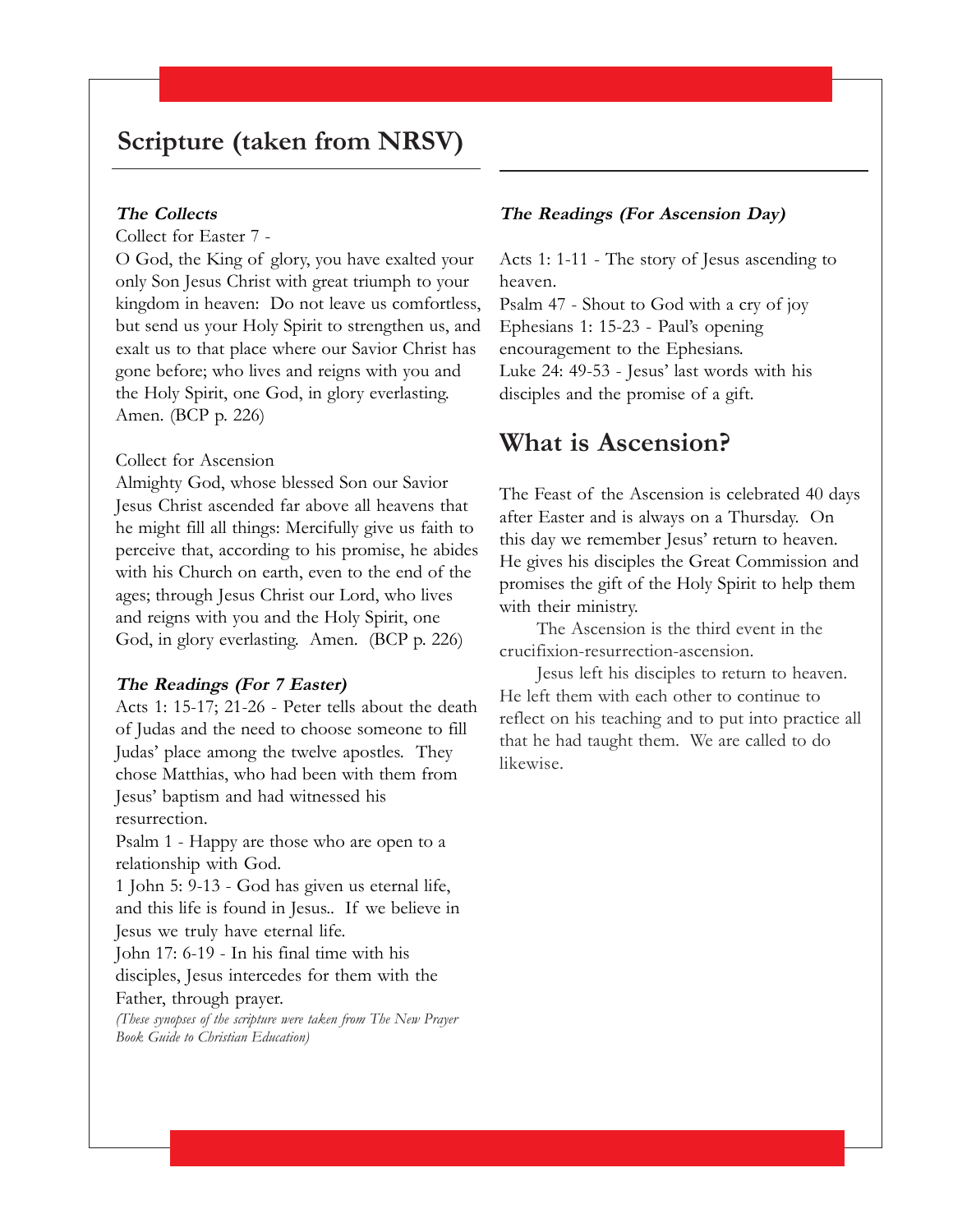The lesson today is a difficult concept for children to understand. Tell the story of Jesus' ascension in simple language and help them make the booklet as described. Stress that Jesus cared about his friends and followers, that he cares for us today and that we can pray for those we care about.

Have green, blue, purple, brown and other assorted colors of construction paper (regular size), water color paints, brushes, water, containers, stapler.

Tell the story of the Ascension and ask the children to visualize the scenes. Give everyone a green sheet of paper and invite them to paint a picture of Jesus and the disciples on the hillside. Set the pages aside to dry.

Pass out sheets of blue construction paper and suggest that they paint a picture of Jesus ascending into heaven. Set aside to dry.

Choose a color for the next page that will symbolize the feelings of the disciples as they watch Jesus rise out of their sight. Encourage the children to paint something on this page that captures their feelings. Let dry.

Give out pieces of purple paper and ask the children to paint something that reminds them of royalty - crowns, scepters, etc. Let dry.

For the final color, pass out brown paper. Make sure they understand this brown paper symbolizes the earth. Encourage them to paint themselves doing something that carries out Jesus' work on earth. Set aside to dry.

After the pages are dry, put them together in the proper order and staple the sides of the books together. Encourage them to take the booklet home to tell the Ascension story to their family.

### **For Youth**

Read the Gospel of John's account of the Ascension. Look at the other Gospel accounts of this story. How are they alike? Different? Watch the YouTube segment of Father Matthew in which he compares the Ascension with Mary Poppins.

How are we called to live into the teachings of Jesus?

This time after the Ascension was a time of tremendous transition for the disciples. Talk about the following characteristics needed for transition: hope, vision for life, rule of life, focus, willingness to learn, grow, take risks and assume responsibility for failure and success and an attitude of gratitude.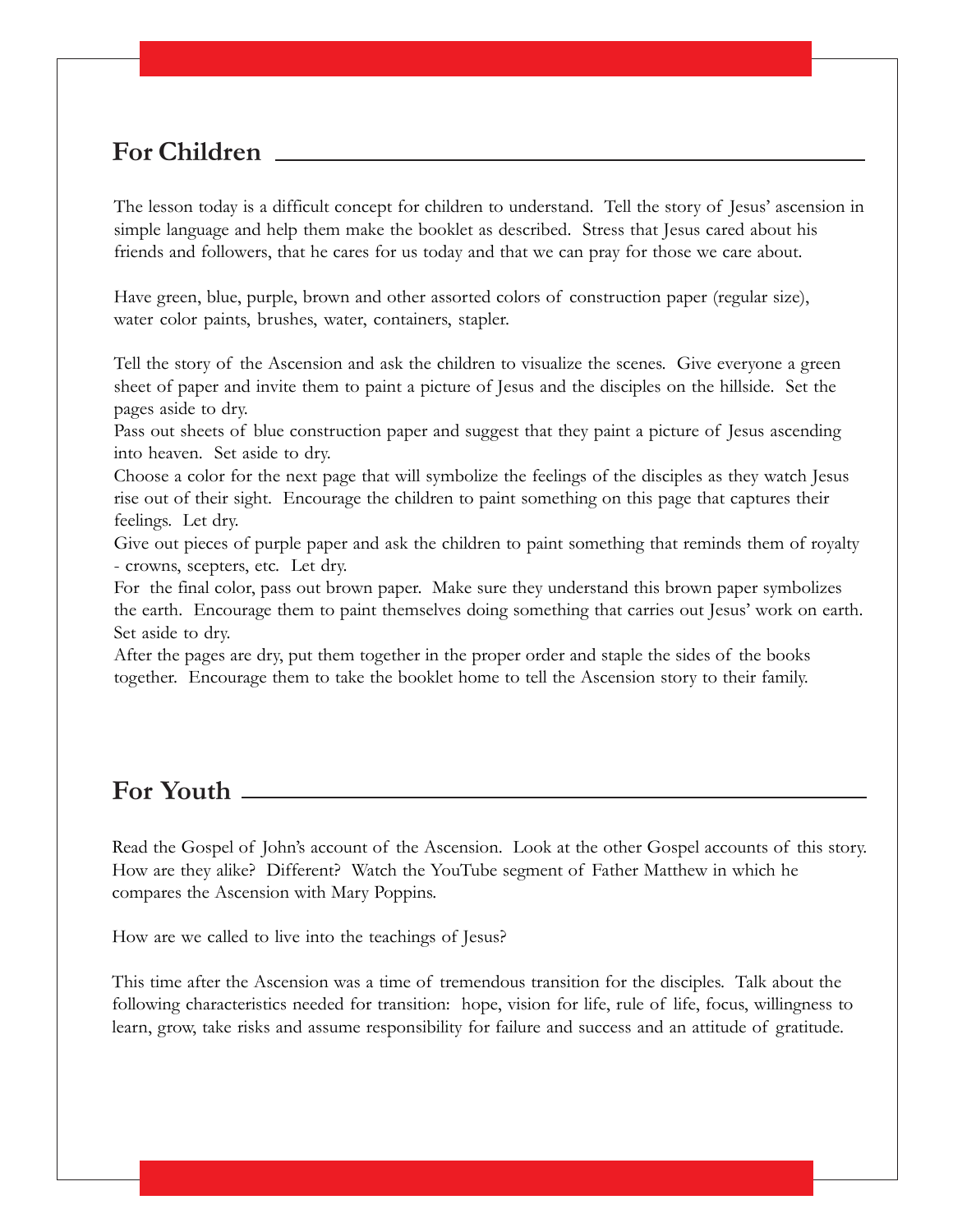Read the various gospel accounts of the Ascension. We couldn't have the resurrection without Ascension and we couldn't have Pentecost without the Resurrection and Ascension. Yet, most of us don't attend church on Ascension Thursday.

Read the entire chapter 17 (John 17). This beautiful prayer of Jesus for his disciples and for himself is often referred to as the High Priestly Prayer. This pattern of prayer is similar to the one prayed by Moses and Joshua.

Discuss what it means to be "of this world."

What associations come to your mind when you hear the word "unity"?

If you were commissioned to do an artistic piece of this reading, what images come to your mind? Distribute paper and a variety of colored pencils or felt-tipped pens and encourage people to choose an image that speaks to them and draw it. Encourage volunteers to show their art and explain why they chose a particular image.

Adults may enjoy watching the YouTube piece referenced in the Youth section of this curriculum.

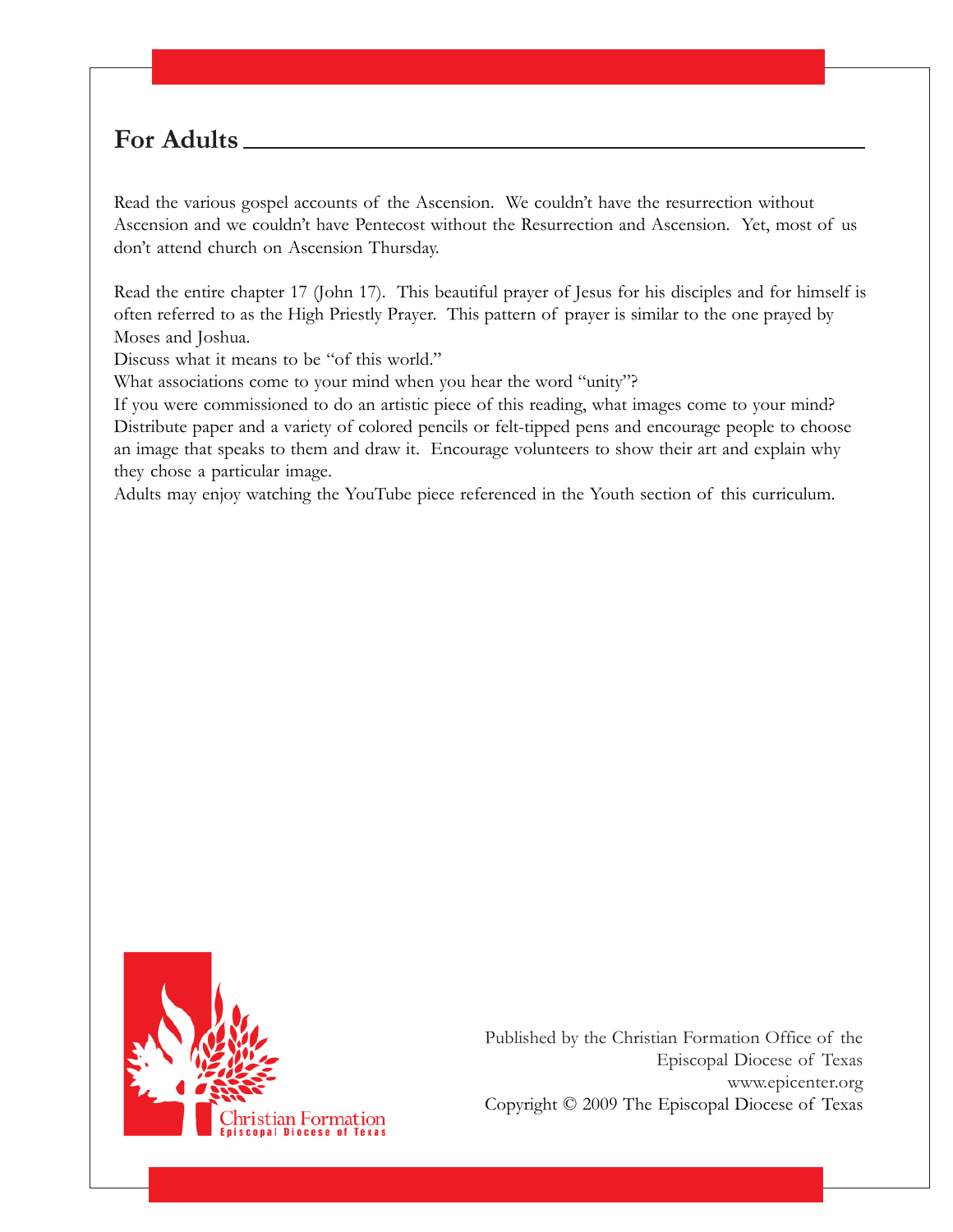

## THE GREAT FIFTY DAYS CURRICULUM

### **Pentecost Year B**



### **Focus**

The gift of the Holy Spirit comes to the disciples. It is the birthday of the Church.

<u> 1980 - Johann Barbara, martxa alemaniar a</u>

### **Scripture**

Acts 2: 1-21 Psalm 104: 25-35; 37 Romans 8:22-27 John 15: 26-27; 16: 4b-15

2009

### **Other Resources**

*Fifty Ways for Fifty Days*, Phyllis Wezeman *Jesus*, Brian Wildsmith *A Child's Book of Prayer in Art*, Sister Wendy Beckett

### **Activities**

Flame hats Wind Chimes Birthday Cake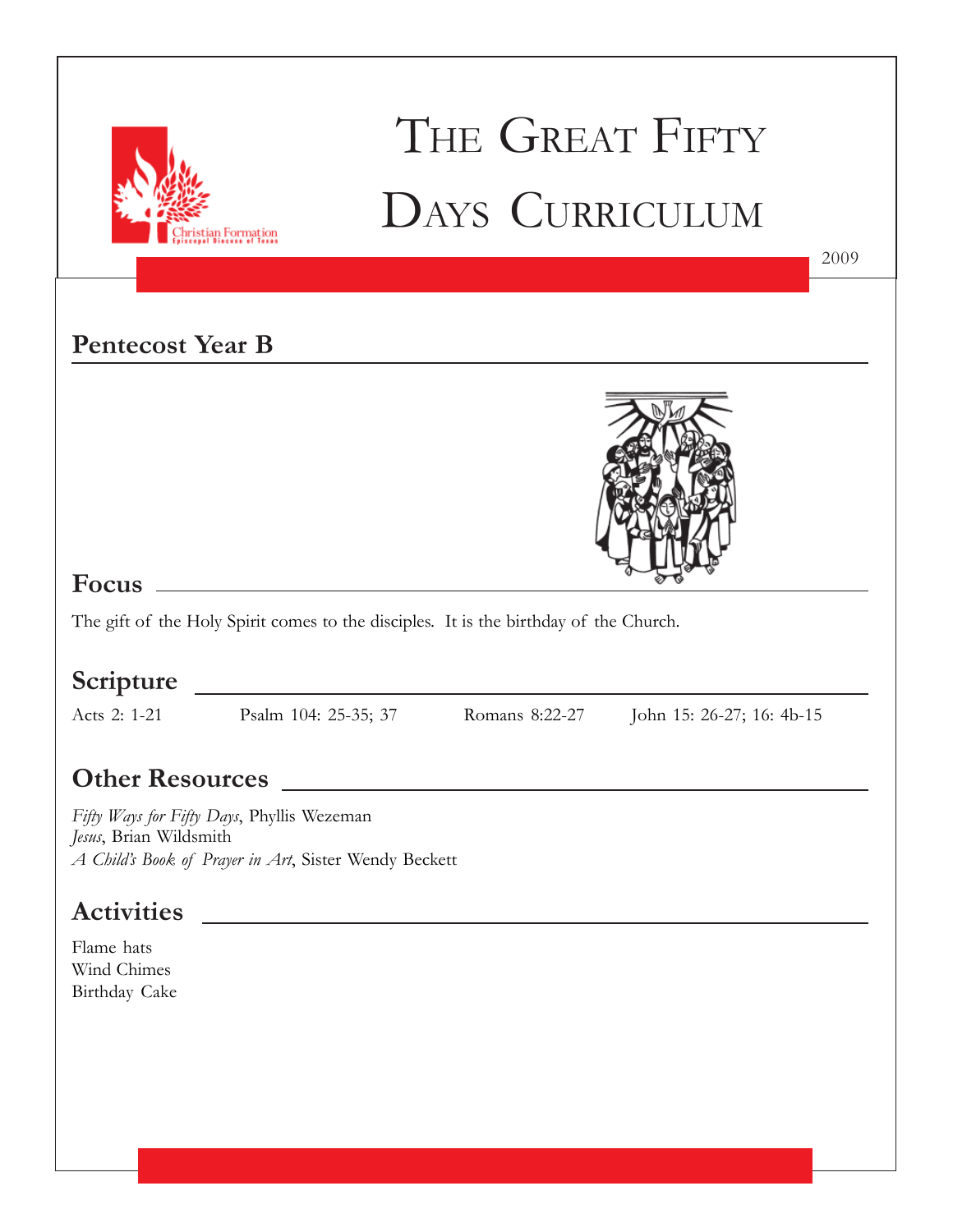### **Scripture (taken from NRSV)**

#### **The Collect**

Almighty God, on this day you opened the way of eternal life to every race and nation by the promised gift of your Holy Spirit: Shed abroad this gift throughout the world by the preaching of the Gospel, that it may reach to the ends of the earth; through Jesus Christ our Lord, who lives and reigns with you, in the unity of the Holy Spirit, one God, for ever and ever. Amen. (BCP p. 227)

#### **The Readings**

Acts 2: 1-21 - The experience of the apostles on the Day of Pentecost, when the Holy Spirit filled them and they were ble to tell the people of "every nation under heaven" in their own languages the great things God has done for us. Psalm 104: 25-35; 37 - A creation hymn through which praise is given for God's wonderful and benign order, the source of new life on earth. Romans 8:22-27 - Believers share both suffering and glory with Christ, and the Spirit is our intercessor with God.

*John 15: 26-27; 16: 4b - 15 - Jesus' departure is the means by which he is able to send the Holy Spirit, our Advocate and Guide. (These synopses of the scripture were taken from The New Prayer Book Guide to Christian Education)*

### **Pentecost**

#### Happy birthday, Church!

Today we celebrate the beginning of the Church. The empowering of the disciples on this Pentecost Day actually happened during theJewish Festival of Pentecost or Weeks (meaning 50 days from the harvest). So Jerusalem was filled with people from all over.

We read in Acts that the Holy Sprit was like a great rushing wind and that flames of fire appeared above the disciples' heads. After Easter, Pentecost is the second most important feast of the church.

Themes for Pentecost include wind and fire recalling the sound of the rushing wind and the tongues of flame that appeared above the apostles' heads as they were in the upper room.

The liturgical color for this day is red. Hereafter, the season of Pentecost uses green the long green growing season of the church.

The main emphasis during the Season of Pentecost (which runs until the first Sunday of Advent) is mission, building and rebuilding the church. We will hear of the travels of the Apostle Paul. Spiritual gifts are another emphasis of the season. The Discovery Series, published by the Diocese has several lessons on spiritual gifts, on the spread of the church and its mission. The season of Pentecost is a good time to not only examine our own gifts but the gifts that others around us have and how we might use all these gifts for the church.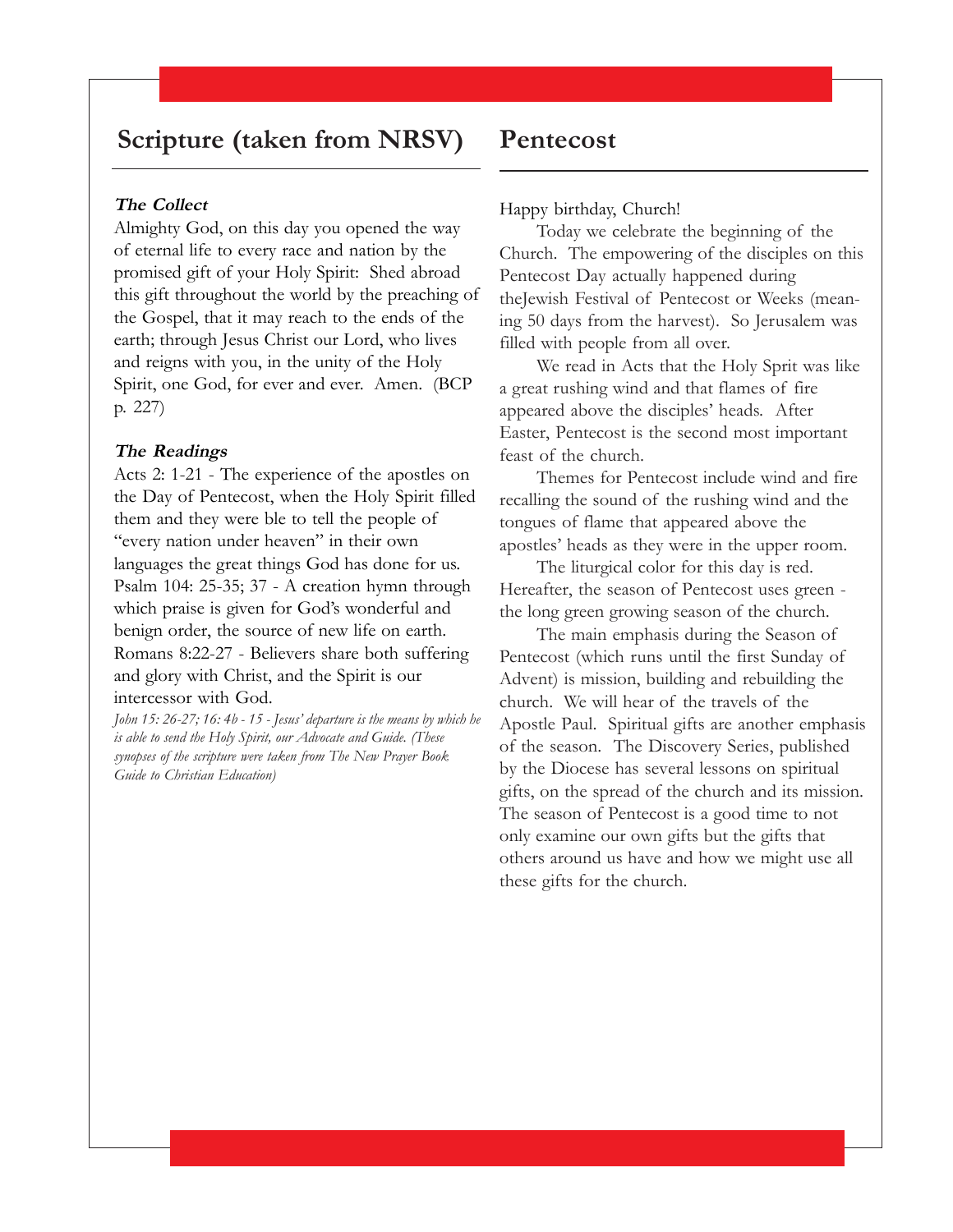Using the Beckett book, look at pictures with the children.

Tell the Pentecost story in your own words.

Make hats out of plain red birthday cone hats. Using multicolored curley ribbon, gather about 10 pieces of ribbon that have been cut to about 12 inches and push them through the pointed hole at the top of the hat. Draw down to outside hat and tie all in a knot. Push back to the top of the hat so that the knot is holding the ribbons in place. Then take scissors and curl the ribbon. These are their Pentecost hats.

Invite the children to decorate a sheet cake with squirt-on icing in red, blue, yellow and orange colors. Write Happy Birthday on the cake and share it with the rest of the congregation.

Teach the children how to do breath prayers. Breath prayers are very short prayers that are used as often as you wish. They are simple - Jesus, remember me. Or, God be with me.

### **For Youth**

Read the Pentecost story from Acts. Some churches have this story read in multiple languages. If you have this capability in your class do so. Or, print out the passage in a variety of languages.

Make wind chimes.

Provide 4 inch embroidery hoops for each person. Wrap the hoop with red ribbon and glue together. Get small capiz discs and draw symbols of Pentecost on each shell - fire, doves, words for the fruits of the Spirit or pictures of fruit. Tie on to the hoops with lengths of dental floss. Add small bells or washers to add weight and sound. Then tie 4 lengths of red ribbon onto the hoop and knot the ends and attach to an "s" hook. Have a fan in the room so that the wind chime will ring.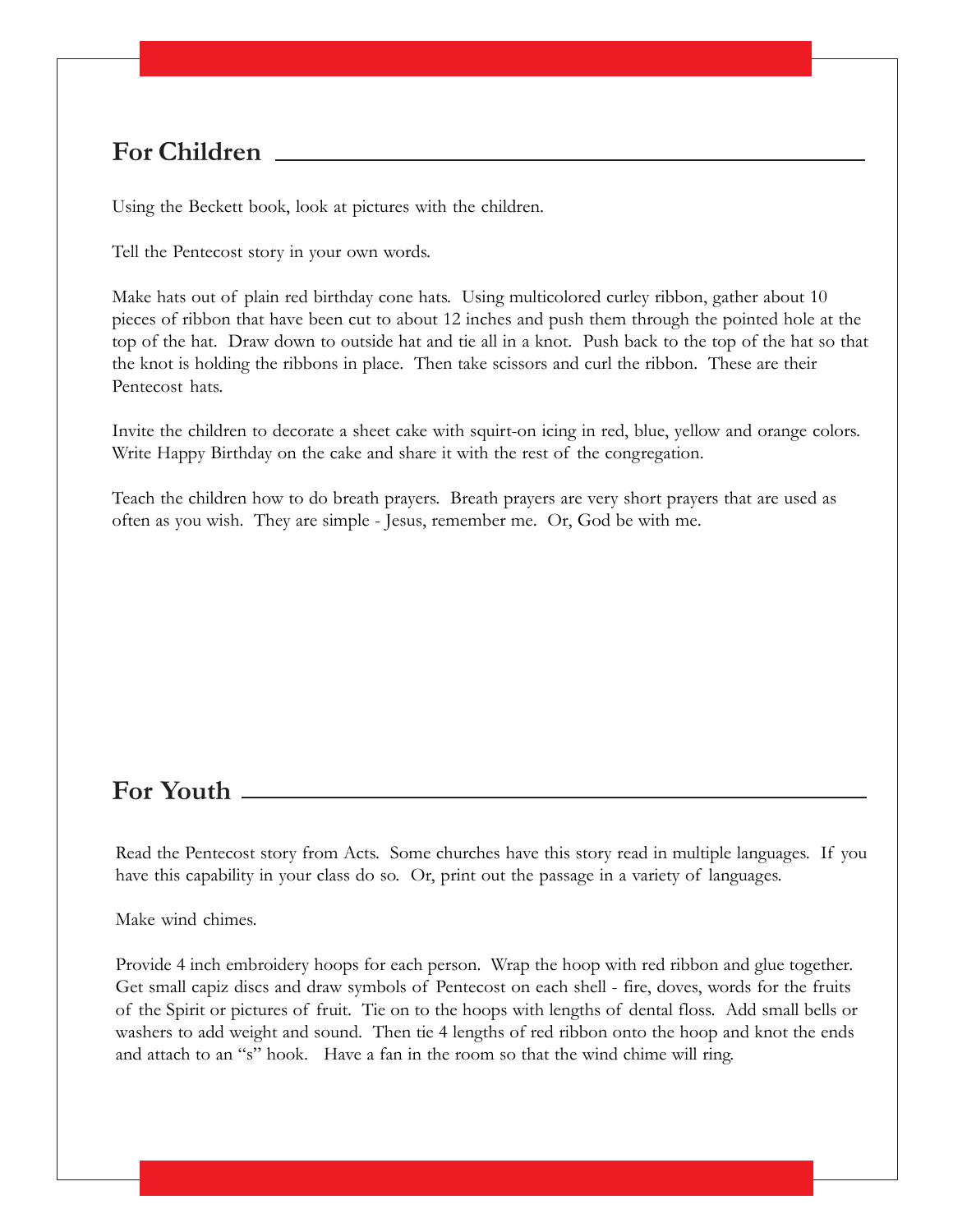Read the Pentecost story. What key words or phrases come to your mind in the reading? If you have people who can speak several languages, read the Pentecost story together in your own language. You can also download translations to help out.

The reading from Romans talks about a gentler Spirit, the Spirit of Comfort. Holy Comforter is another name for the Holy Spirit. Spend a few minutes becoming relaxed. Close your eyes, breathe deeply and slowly. Pay attention to your breath as it enters and leaves your body. Allow the tensions and stress to flow away. Then have someone slowly read Romans 8: 22-27 aloud. Provide the reading printed so that people can mark phrases or words that especially speak to them.

Have you ever felt so overwhelmed that you could not even communicate with God? Try to recall such a time. What was troubling you? What sustained you, kept you going? Perhaps your unspoken prayer was too deep for words. Imagine your own sighs mingling with those of God's spirit. What from this past experience gives you strength to face other tough situations?

Continue to reflect upon your own experience. Recall a time when you felt at peace, comfortable, with yourself and the world. In your imagination return to that time and place. Identify what you coudl see, hear, smell, touch, taste. How can these images help you be aware of God's spirit when you are in need of comfort?

In the Romans passage Paul uses the image of creation's groaning in pain - labor pains - new life is about to begin. Where in your life today are you groaning? How might your recollections sustain you now? Is it possible that the pain signals new life coming?

Pray the following prayer

Come down, O Love divine, Seek out this soul of mine And visit it with Your own ardor glowing; O Comforter, draw near, Within my heart appear, And kindle it, Your holy flame bestowing. (The Hymnal 1982, #516) (From Pentecost Sunday Lesson, *The Inviting Word*)

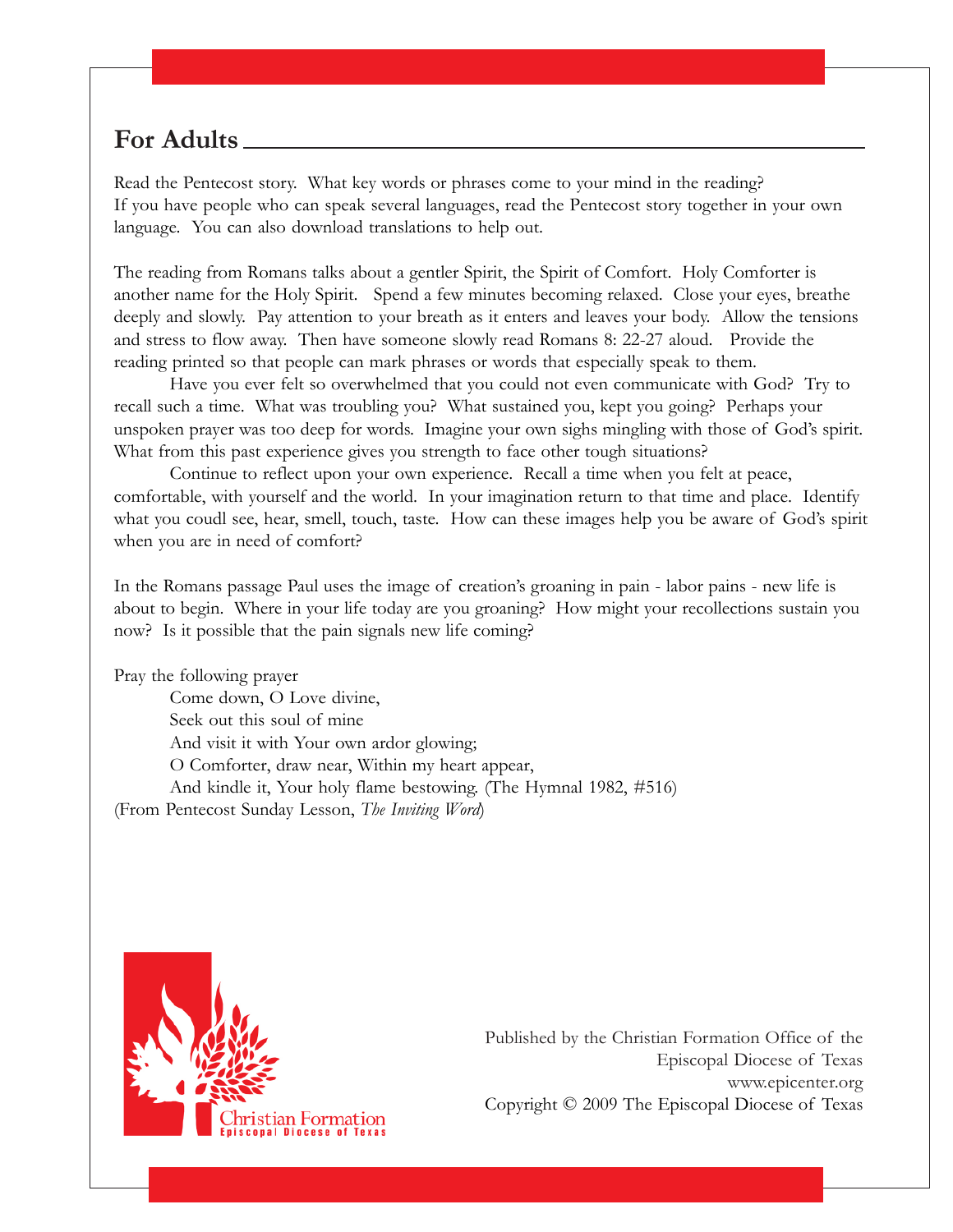

# BRINGING THE LESSONS **HOME**

2009

### **What is this curriculum?**

Goals

- The curriculum is designed for children K-5th Grade, Youth 6-12th grade and Adults. Younger children can listen to the Bible story and do a simpler art response.
- To provide something can be used in the home

How to use the curriculum

The curriculum can also be used in the homes during the week with the Bible study continuing during the week. The children's literature selection could also be read at home during the week. Some families may have some of these books at home, or can check them out of the local library or school library.

### **Bibliography**

*Growing Together, Celebrations for your Entire Church Family, Volume 2*. Living the Good News. *The Inviting Word Curriculum*, United Church Press *The Hymnal 1982*, Church Publishing *The Book of Common Prayer*, Church Publishing *The New Prayer Book Guide to Christian Education*, Joe Russell *Butler's Lives of the Saints*, edited by Michael Walsh *We Sing of God, A Hymnal for Children*, Nancy Roth *The Discovery Series: A Christian Journey*, The Episcopal Diocese of Texas *Luke for Everyone*, Tom Wright *John for Everyone,* Tom Wright *Revised Common Lectionary, Episcopal Edition*, St. Mark's Press *The Velveteen Rabbit*, Margery Williams *Chicken Sunday*, Patricia Polacco *Wilfrid Gordon McDonald Partridge*, Mem Fox *Rechenka's Eggs*, Patricia Polacco *The Easter Story*, Brian Wildsmith *Jesus*, Brian Wildsmith *Read Aloud Bible Stories, Volume 2*, Ella Kay Lindvall *Fifty Ways for Fifty Days*, Phyllis Wezeman and Jude Dennis Fournier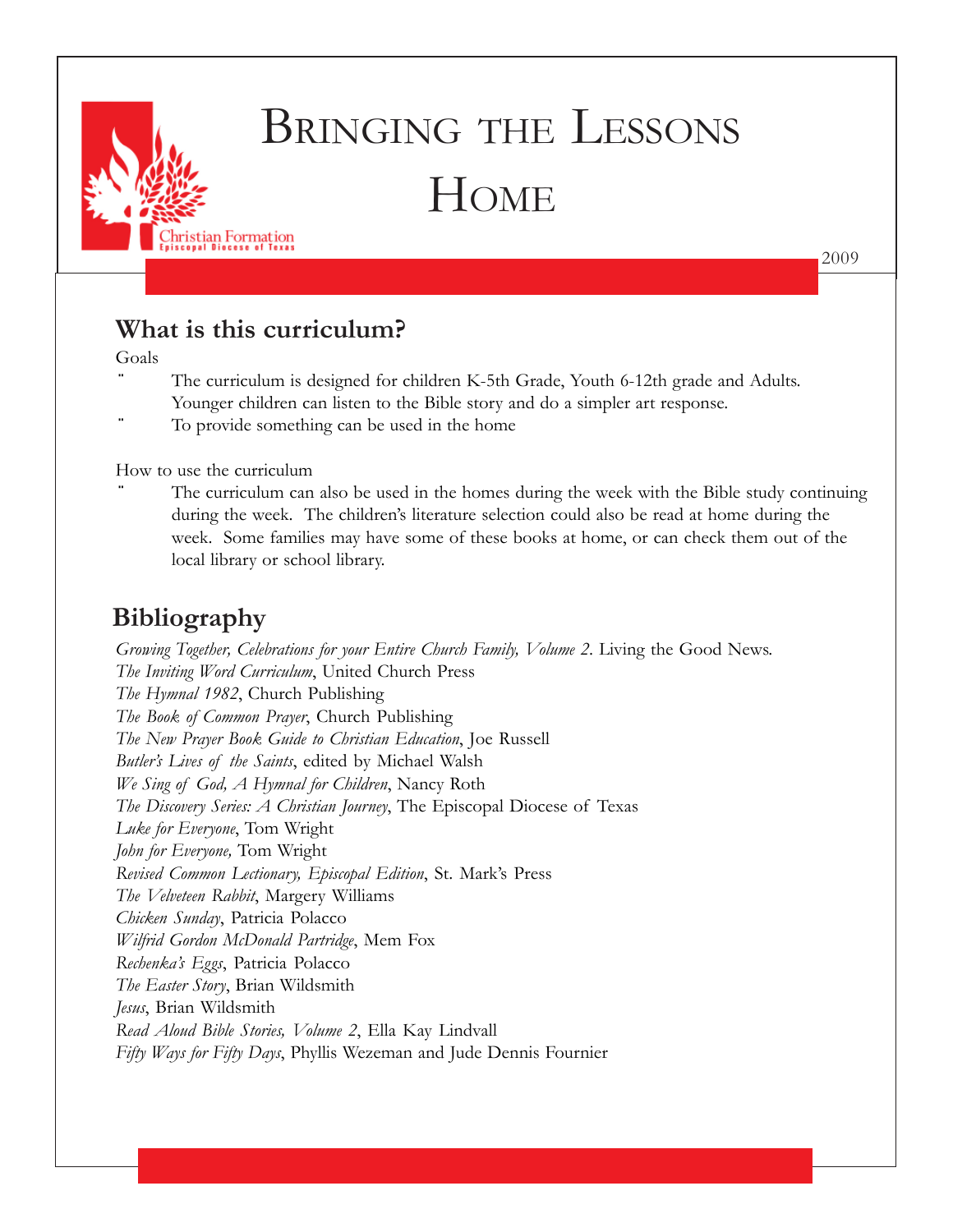### **Activities for Home**

### **For Home Devotions**

For the Great 50 Days rmake a center for your home devotions. You may wish to light a small tealight in a glass votive and place it on a white mat. Include some Easter eggs (probably plastic or pysanka eggs). A flower would be nice as well. Make a time for devotions, if only for a minute or two. The devotion printed below is appropriate for the morning, but could be used in the evening as well. You can choose from other devotions in the *Book of Common Prayer*.

 Taken from *The Book of Common Prayer* pg. 137)

#### **In the Morning**

*Light the candle if you are using it.*

#### *Pray together Psalm 51:*

Open my lips, O Lord,

 and my mouth shall proclaim your praise. Create in me a clean heart, O God,

and renew a right spirit within me.

Cast me not away from your presence

and take not your holy Spirit from me.

Give me the joy of your saving help again and sustain me with your bountiful Spirit. Glory to the Father, and to the Son, and to the Holy Spirit:

 as it was in the beginning, is now, and will be for ever. Amen.

#### *A Reading*

Blessed be the God and Father of our Lord Jesus Christ! By his great mercy we have been born anew to a living hope through the resurrection of Jesus Christ from the dead. *1 Peter 1:3*

*A Song to the Lamb*, (BCP p. 93)

Splendor and honor and kingly power are yours by right, O Lord our God,

For you created everything that is,

 and by your will they were created and have their being;

And yours by right, O Lamb that was slain, for with your blood you have redeemed for God, From every family, language, people, and nation, a kingdom of priests to serve our God. And so, to him who sits upon the throne, and to Christ the Lamb, Be worship and praise, dominion and splendor, for ever and for evermore.

#### *Prayers for ourselves and others may follow.*

*The Lord's Prayer* Our Father, who art in heaven, hallowed be thy Name, thy kingdom come, thy will be done, on earth as it is in heaven. Give us this day our daily bread, and forgive us our trespasses, as we forgive those who trespass against us. And lead us not into temptation, but deliver us from evil. For thine is the kingdom, and the power, and the glory, for ever and ever. Amen.

#### *Collect*

Lord God, almighty and everlasting Father, you have brought us in safety to this new day: Preserve us, with your mighty power, that we may not fall into sin, nor be overcome by adversity; and in all we do, direct us to the fulfilling of your purpose; through Jesus Christ our Lord. Amen.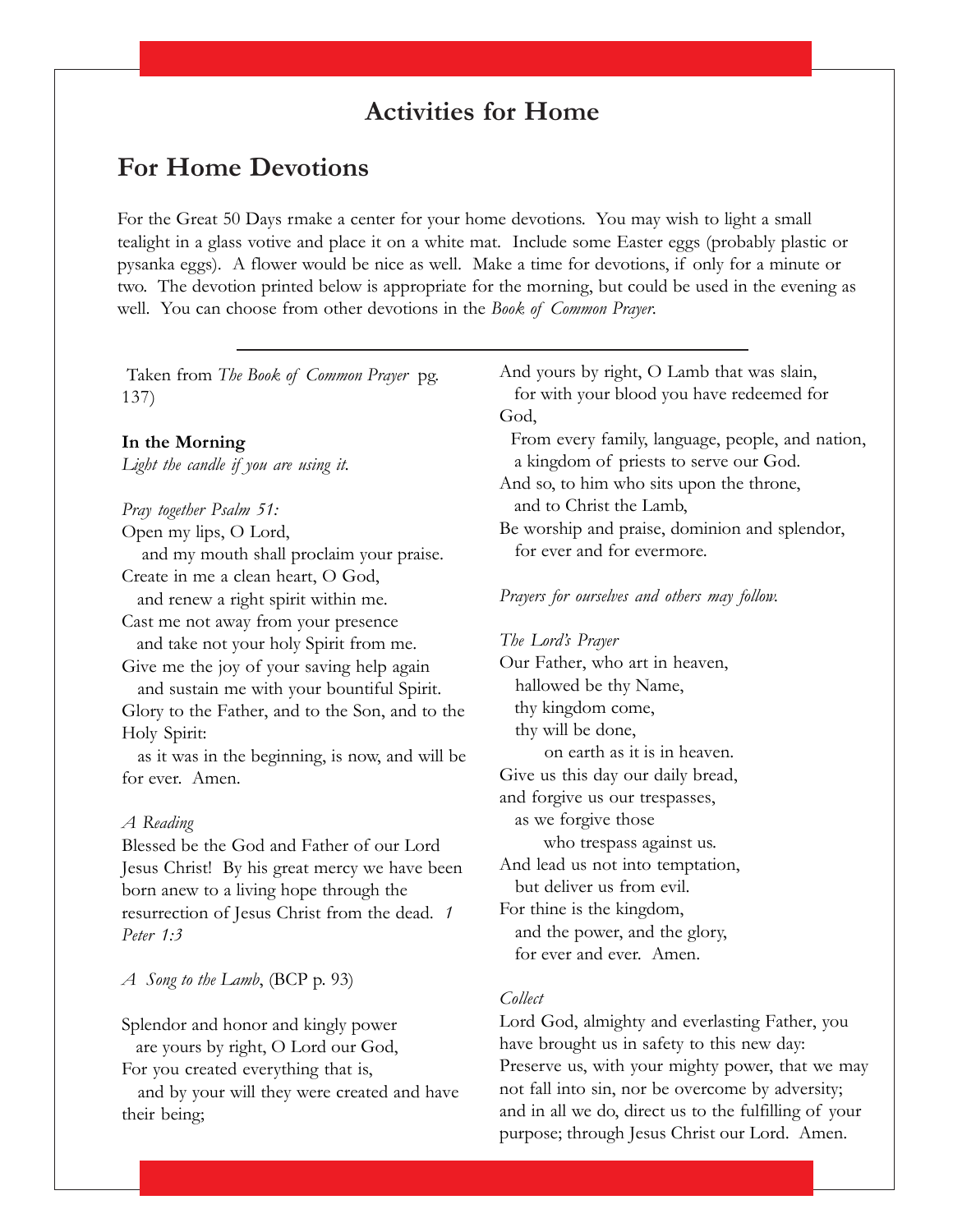### **Activities for home**

You might like to make pysanka eggs at home. For directions please visit this website: http://www.learnpysanky.com/. *Rechenka's Eggs* by Patricia Polacco is a wonderful book about a Russian woman and her pysanka eggs. The children in *Chicken Sunday* also make pysanka eggs.

You might like to make an Easter Garden at home. Find a good space and make an empty tomb. Tombs can be made from flower pots on their side with a large rock placed to one side. Small buckets can serve the same purpose. Place blooming plants around the "tomb". Some churches make very elaborate displays of the empty tomb.

Butterflies are a wonderful symbol of the resurrection. Using the butterfly shape on the next page, cut out butterflies for each family member. Using fabric scraps, notions, sequins, beads, etc. make beautiful butterflies and place them on your worship mat. You can also make butterflies with colored tissue paper glued onto the butterfly shape. Coloring the pattern provided also makes beautiful butterflies. Perhaps you can send some butterflies to family members or service men and women to whom you send packages.

One of the lessons suggests making a gift bag to take home. During the week you are encouraged to place items such as socks, small toys, books, toiletries, etc. When the bag is full take it to your church for distribution to a selected place or take it yourself to a women's shelter, homeless shelter, Salvation Army, etc. If you made butterflies you could put one in the bag.

The "I am the Vine" lesson suggests planting a small plant to take home. You may like to plant an ivy or other vine and watch it grow. Look at it carefully. Are you a branch or a leaf?

You might find time each week to read the Gospel for the previous Sunday. Faith formation begins in the home and even with our hectic schedules we still spend more time at home than at church. So it makes sense to continue our study at home. Find examples in newspapers or magazines of resurrection stories, stories of love, stories of mission. Talk about these as a family.